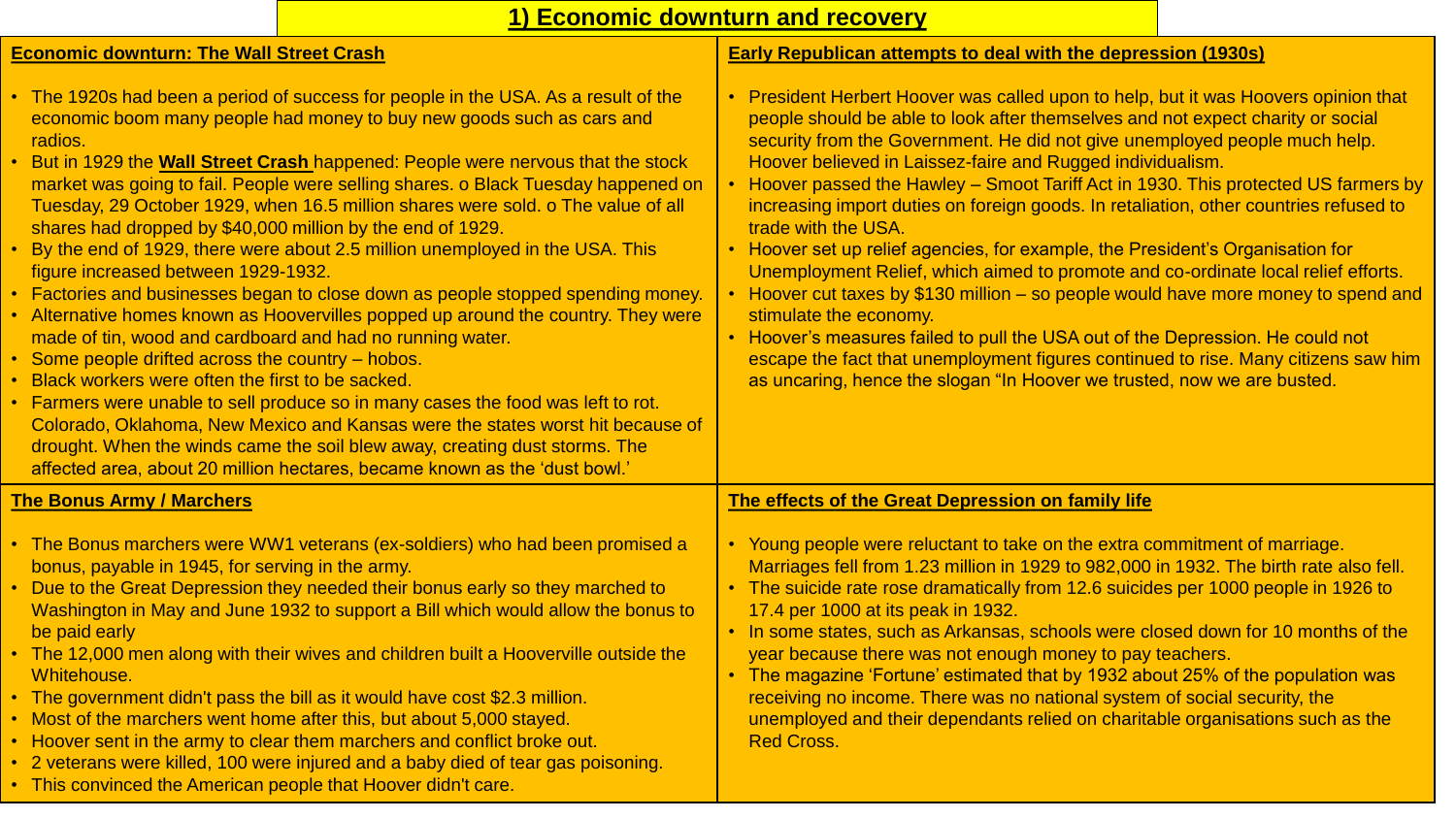### **Roosevelt and the New Deal**

• In 1932 Hoover lost the election to Roosevelt (FDR)

• The people of America had lost confidence in Hoover and there were placards to be seen during the election campaign of 1932 with the words 'Hang Hoover" on them.

- The Democratic candidate Franklin Delano Roosevelt was the new President, winning 42 of the 48 states.
- Roosevelt introduced the New Deal to the people of America. The New Deal had 3 aims, referred to as the 3 Rs;
- 1. Relief Measures to help the millions who were unemployed and homeless.
- 2. **Recovery** Policies to rebuild the economy that had suffered due to the Depression.
- 3. **Reform** Legislation and laws to create a fairer society.

#### **Roosevelt's first 100 days**

- During his 100 days he was given emergency powers which meant he could pass laws very quickly.
- Before he could create jobs he needed to find some extra money to pay for his ideas. He passed 3 acts to help him do this:
- **Emergency Banking Act** :The immediate crisis involved the banks. Thousands had failed, costing families their life savings. The failures had prompted bank runs: people rushed to take out their money, causing more banks to become bankrupt. **The Emergency Banking Act** closed all banks for 10 days. The new law authorized the Treasury Department to begin reopening the banks when they could prove they were healthy. Barely a week after the Inauguration, the banking system was operating again.
- He also reassured the America people through a series of Fireside chats, where he empathised with their plight.
- This helped to restore the people's faith in their government**.**

#### **Alphabet Agencies**

- **CCC Civilian Conservation Corps**  A department to help people to employ unemployed men between **18 and 25** to work in forests, in special camps. The workers would get food and accommodation as well as a dollar a day from the Government. They stayed in the CCC for 6-12 months.
- **FERA - Federal Emergency Relief Act**  this **gave \$500m** to the states to spend on **food and shelter** for the unemployed and homeless. For every \$3 each state gave to its people, the Government gave \$1.
- **AAA - Agricultural Adjustment Act** -The AAA tried to encourage farmers to **produce less** by paying them not to produce in the hope that prices would rise and farmers would make a profit. More than 5 million pigs were killed as part of the AAA
- **TVA - Tennessee Valley Authority**  this gave support to people of the Tennessee Valley who had suffered from food shortages. **They built 21 dams** to produce hydroelectricity, providing work for thousands of people and bringing electrical power to the area.

### **Alphabet Agencies**

- **NIRA - National Industrial Recovery Act (i) NRA - National Recovery Administration** – This encouraged workers **to improve their working conditions, and laid down rules on minimum wages, hours of work** and conditions of work. The companies taking part in the scheme were entitled to display a **blue eagle badge.**
- **PWA - Public Works Administration**  This provided jobs on major building projects for **highly skilled workers**. It dealt with slums and shanty towns, and built houses, schools and hospitals.
- **WPA - Works Progress Administration**  T**his created a variety of jobs for people in the countryside**. It combined all agencies responsible for job creation and provided **work building roads, schools and airports**. Authors and artists received contracts to carry out creative work.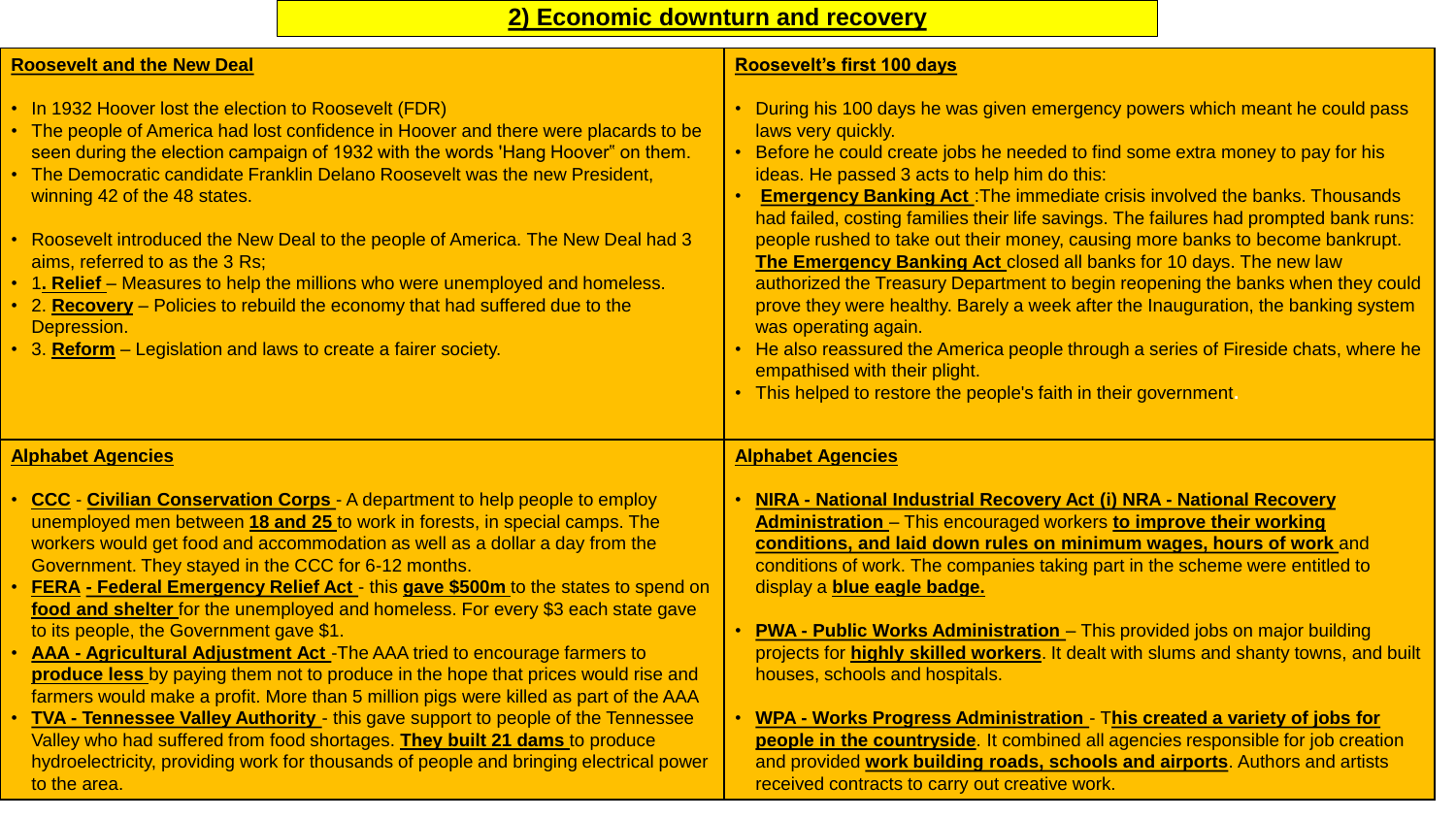# **3) Economic downturn and recovery**

| <b>Successes of the New Deal ©</b><br>• Unemployment reduced from 24.9 million in 1933 to 14.3 million in 1937.<br>• As a result of the <b>AAA</b> , farmers" money doubled between 1932 and 1939.<br>• The <b>TVA</b> improved the lives of 7 million people.<br>The CCC created work for 2.75 million people<br>• The <b>NRA</b> and the Wagner Act brought better working conditions for workers and<br>introduced trade unions (labour unions).<br>• The PWA and the WPA created work for 4 million people.<br>• Roosevelt restored faith in the American people - he kept his election promises of<br>helping to reduce unemployment and make America a better place.                                                                                                                                                                                                                                                                                                                                                                                                      | Criticisms of the New Deal ®<br>. It was WW2 which ultimately ended the Great Depression.<br>• The government intervened too much in the business of Americans.<br>• The Supreme Court announced that the AAA and NRA were unconstitutional.<br>• The AAA paid farmers not to produce food. This did not help people who<br>depended on farms for their income, e.g. farm hands who lost their jobs. It was<br>also seen as morally wrong to destroy food when people were starving.<br>• Many argued that Roosevelt's projects were a short-term solution, and that they<br>provided the government with cheap labour e.g. the CCC.<br>• People thought trade unions were un-American and that they challenged the idea<br>of rugged individualism.                                                                                                                                                                                                                                                                                                                                                                                                                                                                                                                                                                                                                                            |
|---------------------------------------------------------------------------------------------------------------------------------------------------------------------------------------------------------------------------------------------------------------------------------------------------------------------------------------------------------------------------------------------------------------------------------------------------------------------------------------------------------------------------------------------------------------------------------------------------------------------------------------------------------------------------------------------------------------------------------------------------------------------------------------------------------------------------------------------------------------------------------------------------------------------------------------------------------------------------------------------------------------------------------------------------------------------------------|-------------------------------------------------------------------------------------------------------------------------------------------------------------------------------------------------------------------------------------------------------------------------------------------------------------------------------------------------------------------------------------------------------------------------------------------------------------------------------------------------------------------------------------------------------------------------------------------------------------------------------------------------------------------------------------------------------------------------------------------------------------------------------------------------------------------------------------------------------------------------------------------------------------------------------------------------------------------------------------------------------------------------------------------------------------------------------------------------------------------------------------------------------------------------------------------------------------------------------------------------------------------------------------------------------------------------------------------------------------------------------------------------|
|                                                                                                                                                                                                                                                                                                                                                                                                                                                                                                                                                                                                                                                                                                                                                                                                                                                                                                                                                                                                                                                                                 | • Many of the Alphabet Agencies discriminated against black Americans and women<br>e.g. the CCC only employed around 200,000 Black Americans and 800,000<br>women.<br>• Some felt that the New Deal did not do enough.                                                                                                                                                                                                                                                                                                                                                                                                                                                                                                                                                                                                                                                                                                                                                                                                                                                                                                                                                                                                                                                                                                                                                                          |
| <b>Opposition to the New Deal</b><br>Some felt that the New Deal did not help enough. For example, Dr Francis<br>Townsend argued that Roosevelt had not done enough to help the elderly. He<br>wanted a pension of \$200 per month for everyone over $60 -$ they would have to<br>spend this money within the month and therefore generate a demand for goods and<br>equipment.<br><b>Huey Long</b> had been governor of the State of Louisiana. He claimed that Roosevelt<br>failed to share out the nation's wealth fairly and announced his own plans to do this<br>under the slogan 'Share Our Wealth.'<br>• The Republicans hated the New Deal as it went against Laissez-faire and rugged<br>individualism. The New Deal interfered in business e.g. minimum wages, and took<br>control of people's lives.<br>Other thought the New Deal was a waste of money e.g. boondoggling jobs such as<br>pigeon chasing were a waste of time.<br>• The Supreme Court opposed the New Deal, the judges said many of the Alphabet<br>Agencies were illegal e.g. the NRA and the AAA. | <b>The Second New Deal</b><br>• The Second New Deal--the legislation that Roosevelt and Congress passed<br>between 1935 and 1938—was strikingly different from the First New Deal in certain ways.<br>• Roosevelt altered his policy making in part because of complaints from critics and in part<br>because, by 1935, it was clear that more Americans still needed federal relief assistance.<br>• The first major legislation that Roosevelt and Congress passed in the Second New Deal-<br>in response to the critics—was the Works Progress Administration (WPA). The WPA<br>was similar to the Public Works Administration of the First New Deal, this time hiring<br>nearly 10 million Americans to construct new public buildings, roads, and bridges.<br>• Roosevelt introduced the <b>National Labour Act(Wagner Act)</b> This act upheld the right of<br>workers to organise and enter into collective bargaining.<br>Roosevelt also introduced the Fair Labour Standards Act which increased minimum<br>wages and maximum hours were established for all employees of business engaged in<br>interstate business.<br>The Social Security Act - By passing this act the government at last accepted full<br>responsibility for meeting the basic needs of its citizens. The Act established pension<br>benefits for the elderly, orphaned or those injured in industrial accidents. |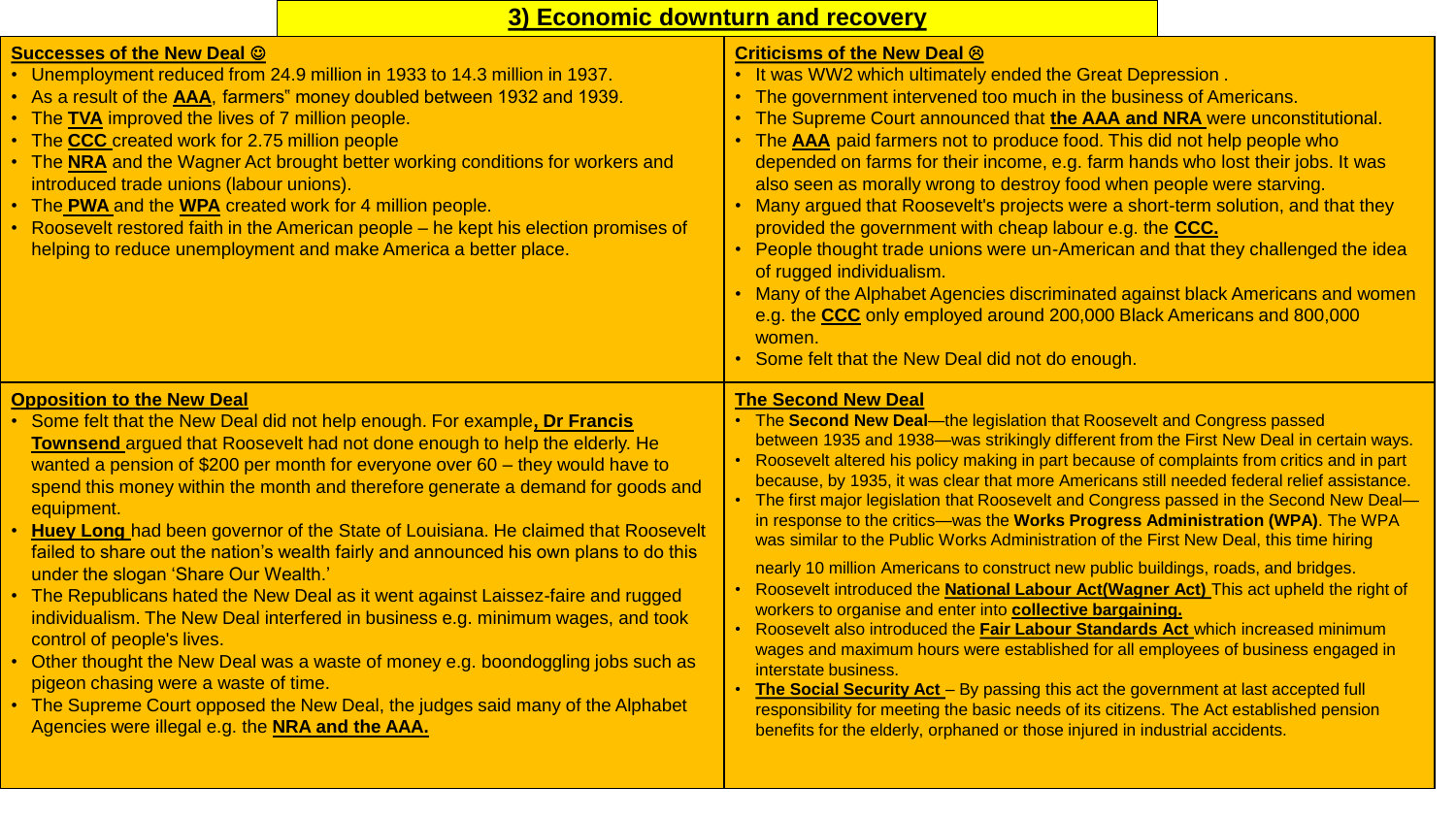### **4) The economic impact of WW2 and post-war developments**

### **The Impact of the Second World War (1940s)**

The Second World War started in 1939 and America was selling goods to other countries. In 1941 America joined the war and this brought the Depression to an end.

- 1941 onwards Factories and farms focussed on helping America in the war by producing goods and weapons (some of these were sold abroad too).
- Industrial production doubled between 1942-45 America produced 50% of the world's weapons by 1944.
- Many found work in the factories **– unemployment fell from 9.5 million in 1939 to 670,000 in 1945.**
- **Conscription** Around 15 million 18-45 year old men were forced to join the army.
- People were encouraged to create "victory gardens"  $-$  to grow their own vegetables.
- Life improved for farmers there was more demand for their produce and so they were making more money.
- Huge migration happened in the USA **– Around 27 million moved around between 1941-45.** They moved to look for work - to California especially to find work in armament factories.

### **Negative aspects of post WW2 – 'Poverty in the midst of plenty.'**

- Black people were still victimised. They served in Jim Crow regiments where only black people could be in them.
- Around 112,000 Japanese Americans were imprisoned and many of them lost their homes and businesses. Around a 1000 were sent back to Japan.
- Women and black factory workers were not always treated the same as the white male employees.

**"In one Negro community** after another. Neuro women. the last to be hired and the first to be fired, are the greatest sufferers from unemployment."

**Claudia Jones 1949** 

A graph showing the impact of WW2 on the US employment figures. The shaded area is the great depression. Notice how unemployment was still high during the 'New Deal period' even though it did reduce.



### **The development of the affluent society: Life in suburbia**

- In 1952 Eisenhower became President. He continued with the New Deal and the Fair Deal. He encouraged economic growth and looked after the middle classes.
- By the end of the 1950s the USA was producing half the worlds manufactured goods.
- As many as 19 million Americans moved from the cities to live in the suburbs (outskirts of towns with bigger houses). It was possible for them to do this because they could buy cars, the standard of roads was better and the interest on mortgages was low.
- Between 1945-60 the number of people who had a car rose from 25 million to 62 million. Cars like the Cadillac were popular. By 1960, 25 per cent of the American people lived in suburbs. These people had a television, a record player, swimming pools and cars.
- People bought on credit this increased 800 per cent between 1945 and 1957.

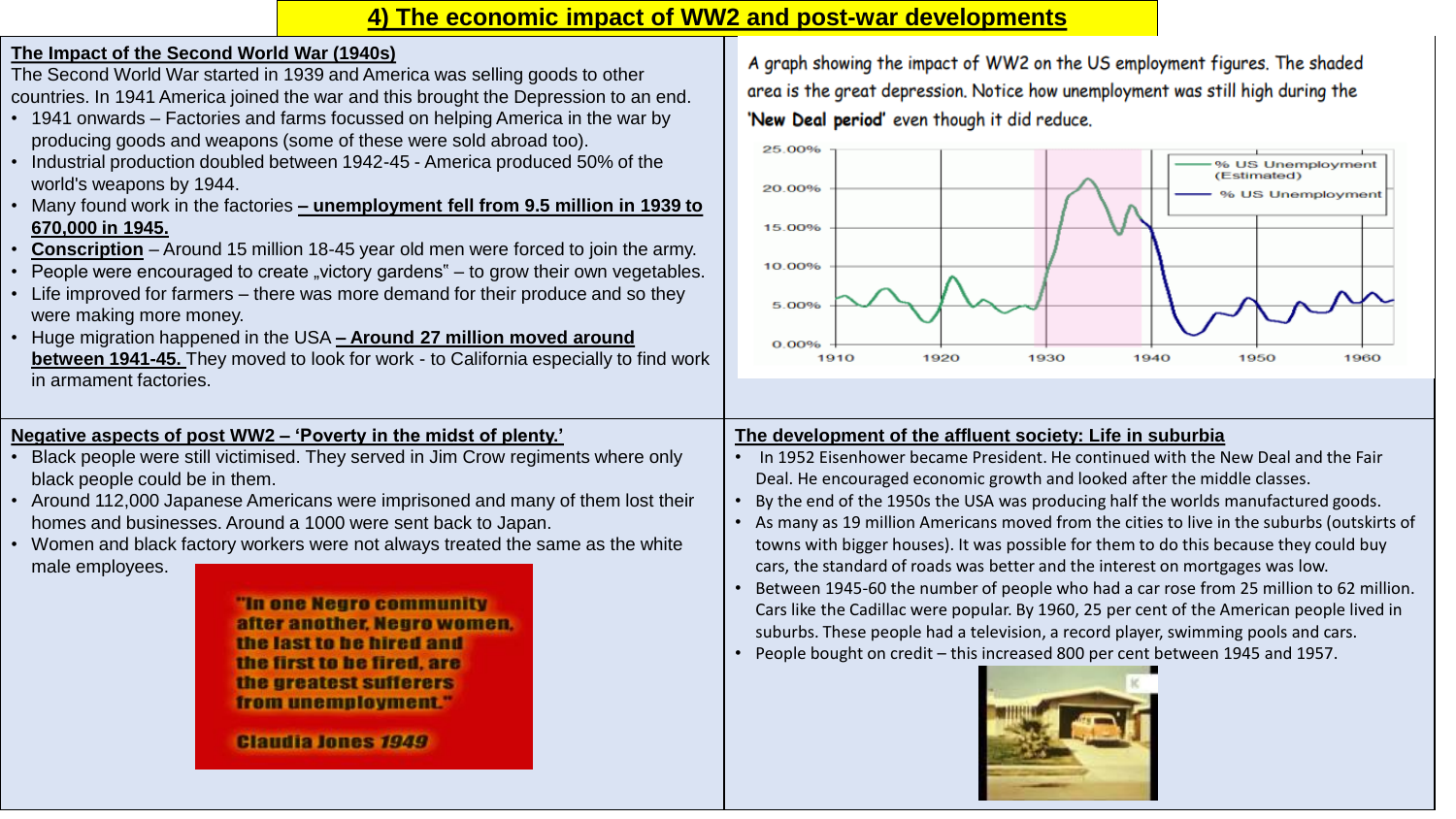# **5) The issue of Civil Rights, 1941-1945**

| • Background<br>• In the US Constitution it says that all people in the US are equal, but until 1863 this was<br>ignored: Black people were slaves in the Southern States.<br>• After the American Civil War 1861-65, fought between the Northern States (Union) and the<br>Southern States (Confederacy), the victorious North punished the South by changing the<br>constitution to make it even clearer that black people were:<br>• o Freed from slavery<br>• o Equal<br>• o Allowed to vote<br>• The North knew it would hurt the South because the southern whites depended on the<br>black slaves to work on the cotton, tobacco and sugar plantations. That is why the North did<br>it. However as anger over the war died down it became clear that the North did not really<br>care about the black people because it let the south ignore the constitution and introduced<br>the Jim Crow Laws.                                                                                                                                                                                                                                                                                                                                       | <b>Jim Crow Laws</b><br>• The Jim Crow Laws were named after a character in a plantation song that the black slaves<br>used to sing. He allegedly had a white girlfriend which made him a hated figure in the<br>South.<br>• These laws were introduced by the state governments of the southern states after the<br>Civil War to make sure that although black people were free from slavery, they would<br>never be equal to whites.<br>• The laws: <b>Segregated</b> (separated) black people from whites so they had to use separate,<br>or separate sections of buses, trains, theatres, hospitals and churches.<br>• When black people argued that this was unconstitutional, the Supreme Court of the USA<br>ruled that segregation was legal as long as facilities were equal. They weren't of course,<br>but this was often difficult to prove or ignored.<br>• Stopped black people from voting. They used various tricks to stop people from registering<br>to vote; Make them pass a literacy (reading) test to show they were clever enough to be<br>allowed to vote. Of course they were asked to read very difficult passages.                                                                                                                                                                                              |
|--------------------------------------------------------------------------------------------------------------------------------------------------------------------------------------------------------------------------------------------------------------------------------------------------------------------------------------------------------------------------------------------------------------------------------------------------------------------------------------------------------------------------------------------------------------------------------------------------------------------------------------------------------------------------------------------------------------------------------------------------------------------------------------------------------------------------------------------------------------------------------------------------------------------------------------------------------------------------------------------------------------------------------------------------------------------------------------------------------------------------------------------------------------------------------------------------------------------------------------------------|--------------------------------------------------------------------------------------------------------------------------------------------------------------------------------------------------------------------------------------------------------------------------------------------------------------------------------------------------------------------------------------------------------------------------------------------------------------------------------------------------------------------------------------------------------------------------------------------------------------------------------------------------------------------------------------------------------------------------------------------------------------------------------------------------------------------------------------------------------------------------------------------------------------------------------------------------------------------------------------------------------------------------------------------------------------------------------------------------------------------------------------------------------------------------------------------------------------------------------------------------------------------------------------------------------------------------------------------|
| The contribution of black Americans during WW2<br>• In 1941, after the Japanese attack on Pearl harbour, the Americans entered the Second<br>World War on the side of Britain, France and the USSR, against Nazi Germany and Japan.<br>• The war highlighted the racism and the discrimination in the USA.<br>• Black Americans volunteered to fight in the war but they had to join segregated units. These<br>were nicknamed the <b>Jim Crow Army.</b><br>• The black soldiers were given the worst, most dangerous jobs e.g. in the navy black soldiers<br>had to load the ammunition on to the ships, in 1944 a horrific accident killed 323 people -<br>most of them black soldiers.<br>• The US air force would not accept black pilots.<br>• When black soldiers were injured they could only accept blood from other black soldiers;<br>many whites felt that mixing blood would "mongrelise" the USA.<br>• Many black women served in the armed forces as nurses, but they were only allowed to<br>treat black soldiers.<br>• There were some examples of black soldiers who achieved success - The Tuskegee airmen<br>(332nd Fighter Group, all black Americans) won great acclaim acting as fighter escorts for<br><b>US</b> bombers. | <b>Progress made by black Americans during WW2</b><br>General Eisenhower, US Supreme Commander, supported integrated combat units. By the end of<br>$\bullet$<br>1944 black Americans were fighting in these units e.g. during the Battle of the Bulge.<br>• By the end of WW2 600 black pilots had been trained, although they could not fly with white<br>Americans.<br>• By 1945, 58 black sailors had risen to the rank of officer.<br>• In 1946 the navy was desegregated and by 1948 all the armed services were desegregated.<br>• As more men were conscripted in the army there were more opportunities for black women at<br>home.<br>• During the war over 400,000 black Americans migrated from the south to the north to work in<br>the factories producing weapons.<br>The number of black Americans employed in government service increased from 50,000 to<br>200,000.<br>• By the end of the war 2 million black Americans were working in industry.<br>• There was still discrimination in the workplace though; black workers were often paid less than<br>their white counterparts.<br>. Roosevelt set up the <b>Fair Employment Practices Commission (FEPC).</b> The FEPC could not force<br>companies to employ black Americans, but it could use the threat of withdrawing contracts to<br>encourage them to do so. |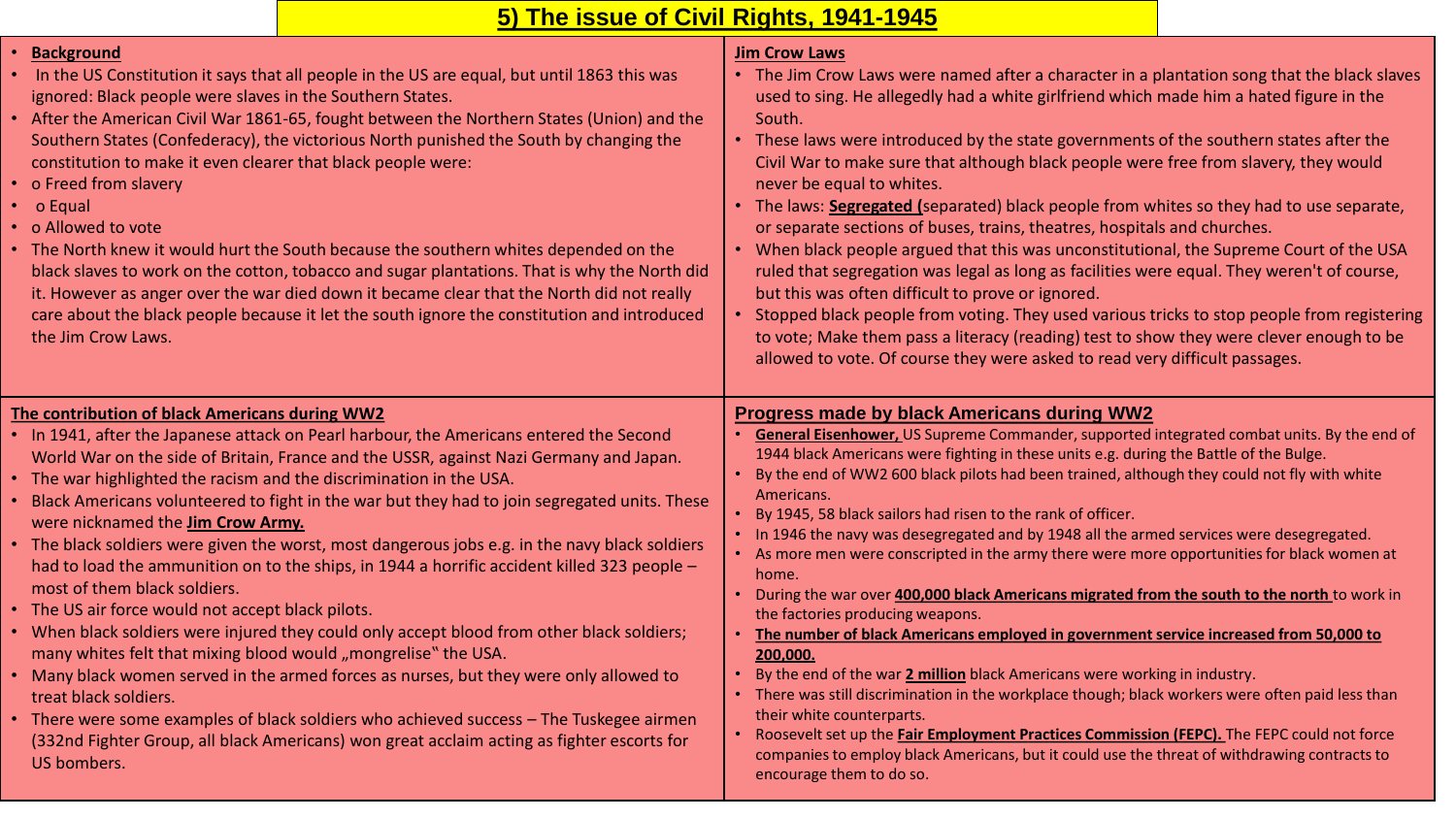| 6) The issue of Civil Rights, 1945-1957 |  |
|-----------------------------------------|--|
|-----------------------------------------|--|

| Why can WW2 be considered a turning point for black Americans?<br>Black Americans, white Americans and the rest of the World could see the irony of black<br>Americans fighting against the very racist Nazi Germany, when they themselves were the<br>victims of racism at home i.e. it began to shame the USA.<br>The Double V campaign was started which wanted Victory against racism at home and<br>abroad.<br>Black soldiers felt if they were willing to fight and die for their country, then their country<br>should reward them with equal rights.<br>Black soldiers stationed in Britain, particularly if they were from the South, saw another way<br>of life, as they were allowed into mixed pubs and could "chat up" white girls. i.e. black and<br>white could mix.<br>• When black Americans realised that nothing was going to change after the war they joined<br>the <b>NAACP; NAACP membership rose from 50,000 to 450,000</b> during the war (i.e. 9 times).<br>President Truman believed in desegregation and introduced the Fair Deal Programme, which<br>he hoped would get all Americans a better life.<br>THE DOOR HAD BEEN OPENED FOR A BRIGHTER FUTURE.                                                                                                     | Brown vs Topeka case (Kansas 1954)<br>• In 1954, 20 US states, including Washington D.C. had segregated schools.<br>• Linda Brown, a 7 year old black girl had to walk 20 blocks to school even though there was<br>a school for white people just two blocks away.<br>• With the help of the NAACP, the Topeka Board of Education was taken to court and the<br>case ended up in the US Supreme Court the most important court in the land.<br>• The verdict was a landmark decision, the court under Chief Justice Earl Warren declared<br>that segregated schools were not equal and therefore illegal. He ordered the<br>desegregation of schools in 1954.<br>• This was a huge breakthrough and gave a huge boost in the fight for civil rights, because<br>the highest, most respected court in the land, whose job it was to decide what the<br>constitution said, had decided that segregation in schools was UNCONSTITUTIONAL<br><b>ILLEGAL.</b><br>• This case only meant that schools should be desegregated, but the NAACP knew that if it<br>took cases about segregation in cafes, buses etc. to the Supreme Court it was likely to win.<br>• However despite the decision by the Supreme Court there was no date by which schools<br>had to desegregate. This meant only some areas began to desegregate.<br>By 1957, 300,000 black children were attending desegregated schools. However 2.4<br>million black children were still in segregated schools. |
|------------------------------------------------------------------------------------------------------------------------------------------------------------------------------------------------------------------------------------------------------------------------------------------------------------------------------------------------------------------------------------------------------------------------------------------------------------------------------------------------------------------------------------------------------------------------------------------------------------------------------------------------------------------------------------------------------------------------------------------------------------------------------------------------------------------------------------------------------------------------------------------------------------------------------------------------------------------------------------------------------------------------------------------------------------------------------------------------------------------------------------------------------------------------------------------------------------------------------------------------------------------------------------------|--------------------------------------------------------------------------------------------------------------------------------------------------------------------------------------------------------------------------------------------------------------------------------------------------------------------------------------------------------------------------------------------------------------------------------------------------------------------------------------------------------------------------------------------------------------------------------------------------------------------------------------------------------------------------------------------------------------------------------------------------------------------------------------------------------------------------------------------------------------------------------------------------------------------------------------------------------------------------------------------------------------------------------------------------------------------------------------------------------------------------------------------------------------------------------------------------------------------------------------------------------------------------------------------------------------------------------------------------------------------------------------------------------------------------------------------------------------------------|
| Little Rock, Arkansas 1957<br>• In Setember1957, at Little Rock Central High School, 9 black students tried to take their places at the<br>all white high school<br>• They wanted to show that despite the law changing in 1954, schools were still segregated.<br>The governor of the state, Faubus, used the National Guard (reserve soldiers under the control of<br>the state) to stop them taking their places, even though it was their legal right.<br>The black community took the Governor to court, so he withdrew the <b>National Guard</b> , but now the<br>black teenagers were left totally unprotected from a violent angry mob of white students and adults,<br>determined not to let them in.<br>The situation was so dangerous that President Eisenhower had to send 1000 US Paratroopers<br>(Federal troops) to protect them for the next 12 months while they attended Little Rock. This shows<br>how deep rooted hatred the hatred for black people was.<br>Despite the President's intervention, Faubus closed all Arkansas schools the following year to stop<br>desegregation.<br>Schools reopened in 1959 after the <b>Supreme Court</b> rules that schools must integrate. $\mathbb{Z}$ Again this<br>was another victory for peaceful and very brave protest. | Why was Little Rock so significant (important) 1957?<br>• The President supported the students which showed that the Supreme<br>Court's decision to desegregate schools could not be ignored.<br>• It showed that States could be overruled by the federal government when<br>necessary.<br>• The demonstrations were seen on television, and many US citizens saw for<br>the first time the racial hatred in the South $-$ they were shocked by this.<br>• Little Rock helped to moderate some white American's views.<br>• Black activists began to realise that they could not rely on the NAACP and the<br>law courts alone; just because laws were changing it did not mean things<br>would get better for black Americans. Other protests were still needed.                                                                                                                                                                                                                                                                                                                                                                                                                                                                                                                                                                                                                                                                                                       |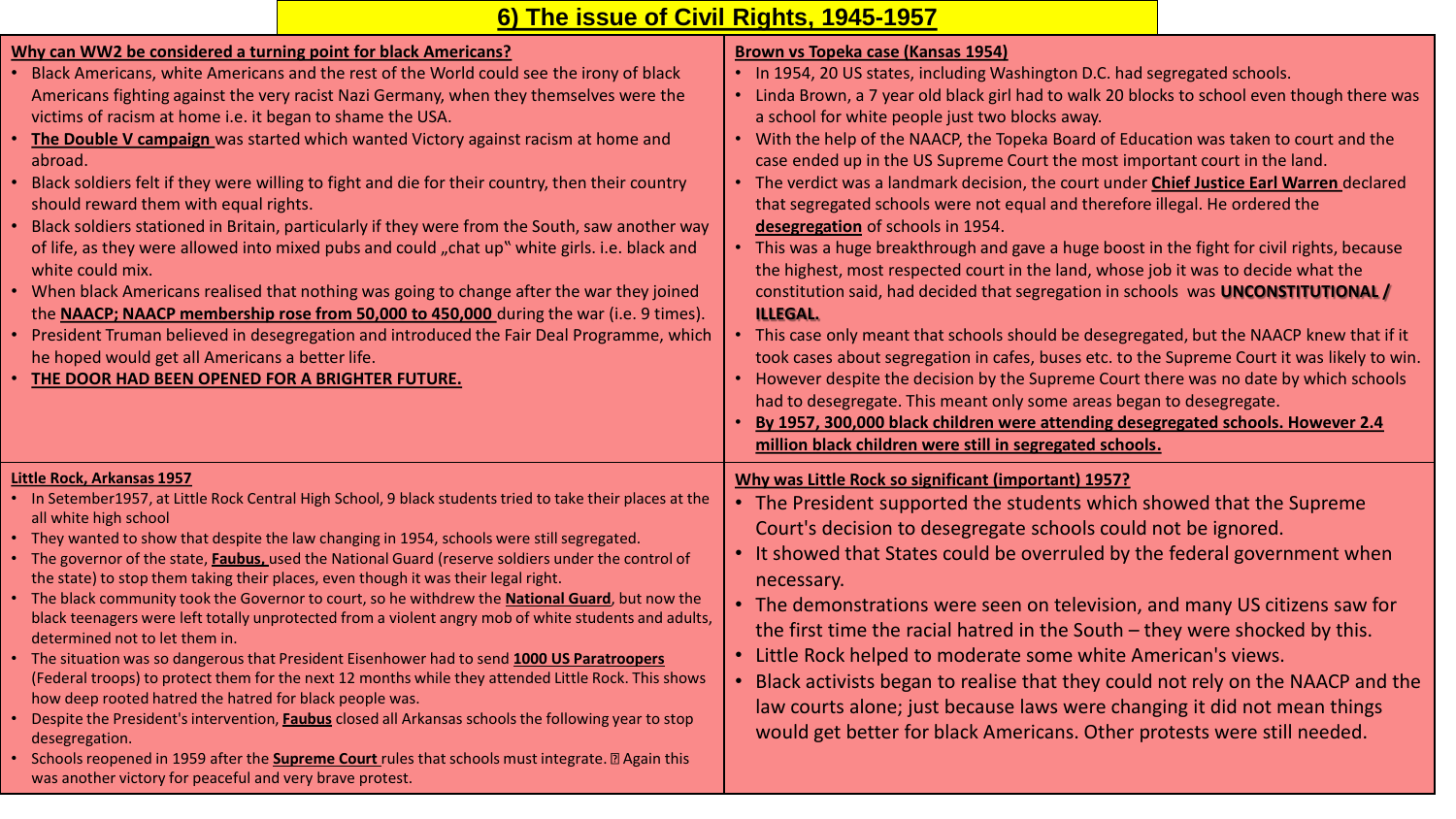# **7) The issue of Civil Rights, 1955-1962**

### **James Meredith case 1962**

# **The Montgomery Bus Boycott 1955**

| • In June 1962 the Supreme Court upheld a federal court decision to force Mississippi<br>University to accept the black student James Meredith.<br>• The university did not want black students and refused to allow James Meredith to register.<br>• President Kennedy, a supporter of civil rights, sent 320 federal marshals to escort Meredith<br>to the campus.<br>• There were riots; 2 people were killed and 210 wounded.<br>• Kennedy then sent 2,000 troops to restore order.<br>300 soldiers remained on campus to protect Meredith until he completed his degree.                                                                                             | In December 1955, in Montgomery, Alabama a 41 year old black woman, Rosa Parks,<br>refused the order of the driver to give up her seat to a white man. She was sitting in the<br>black seats, but when all the seats became full she was required by law to give up her seat<br>to a white person and stand at the rear of the bus. She was arrested and fined \$10. She<br>was the local secretary of the <b>NAACP</b> which is why she was willing to stand up for herself.<br>• The local black community supported her by staging a 24 hour boycott of the buses<br>(refusing to use them). This was so successful that they carried on until the bus company<br>agreed to seat all passengers on a first come, first served basis. It was in this struggle that<br>a young black minister (religious preacher), Martin Luther King, first made his name.<br>• The bus company, backed by the mayor and most of the white community, refused to give<br>in and things got nasty. The homes of leading black people were destroyed, including<br>King's home, where his wife and seven week year old baby narrowly escaped injury.<br>• In the end, 13 months after the boycott began, the bus company gave in.                                                                                                       |
|---------------------------------------------------------------------------------------------------------------------------------------------------------------------------------------------------------------------------------------------------------------------------------------------------------------------------------------------------------------------------------------------------------------------------------------------------------------------------------------------------------------------------------------------------------------------------------------------------------------------------------------------------------------------------|--------------------------------------------------------------------------------------------------------------------------------------------------------------------------------------------------------------------------------------------------------------------------------------------------------------------------------------------------------------------------------------------------------------------------------------------------------------------------------------------------------------------------------------------------------------------------------------------------------------------------------------------------------------------------------------------------------------------------------------------------------------------------------------------------------------------------------------------------------------------------------------------------------------------------------------------------------------------------------------------------------------------------------------------------------------------------------------------------------------------------------------------------------------------------------------------------------------------------------------------------------------------------------------------------------------------------|
| <b>Results of the Montgomery Bus Boycott</b><br>The boycott was successful for 4 reasons:<br>1. The peaceful protest led by Martin Luther King showed that violence was not needed.<br>2. Black people made up 75% of the bus company's business, the bus company couldn't<br>afford to lose their black passengers.<br>3. The Black community united and showed what could be achieved when people worked<br>together.<br>4. Most important of all in November 1956, the Supreme Court ruled that segregation on<br>buses was illegal.<br>The Montgomery Bus Boycott was the first peaceful protest that changed life for black<br>Americans, and it inspired many more. | <b>Freedom Rides (Transport) 1960</b><br>• The Supreme Court decided in December 1960 that all bus stations and terminals that served<br>interstate travellers should be integrated.<br>Although buses now had to be desegregated, the bus stations and railway stations were still<br>segregated in the South.<br>This time another peaceful black pressure group, the Congress of Racial Equality (CORE), organised<br>a series of freedom rides in which black protesters deliberately sat in "whites only" sections of bus<br>and railway stations to try and get them desegregated.<br>The Freedom Riders travelled from Washington DC to Jackson in the south.<br>A lot of these freedom riders were attacked in ugly clashes with white racists.<br>The Attorney General, Robert Kennedy had to send 500 marshals to protect the freedom riders.<br>Fortunately the President's Federal government, not the states governments, was in charge of<br>commerce between states and these bus stations and railway stations were classed as interstate<br>commerce. Therefore the federal government ordered the bus and railway stations to be<br>desegregated or they would be closed down.<br>On 22nd September 1961 the Interstate Commerce Commission declared that segregation in bus<br>terminals was illegal. |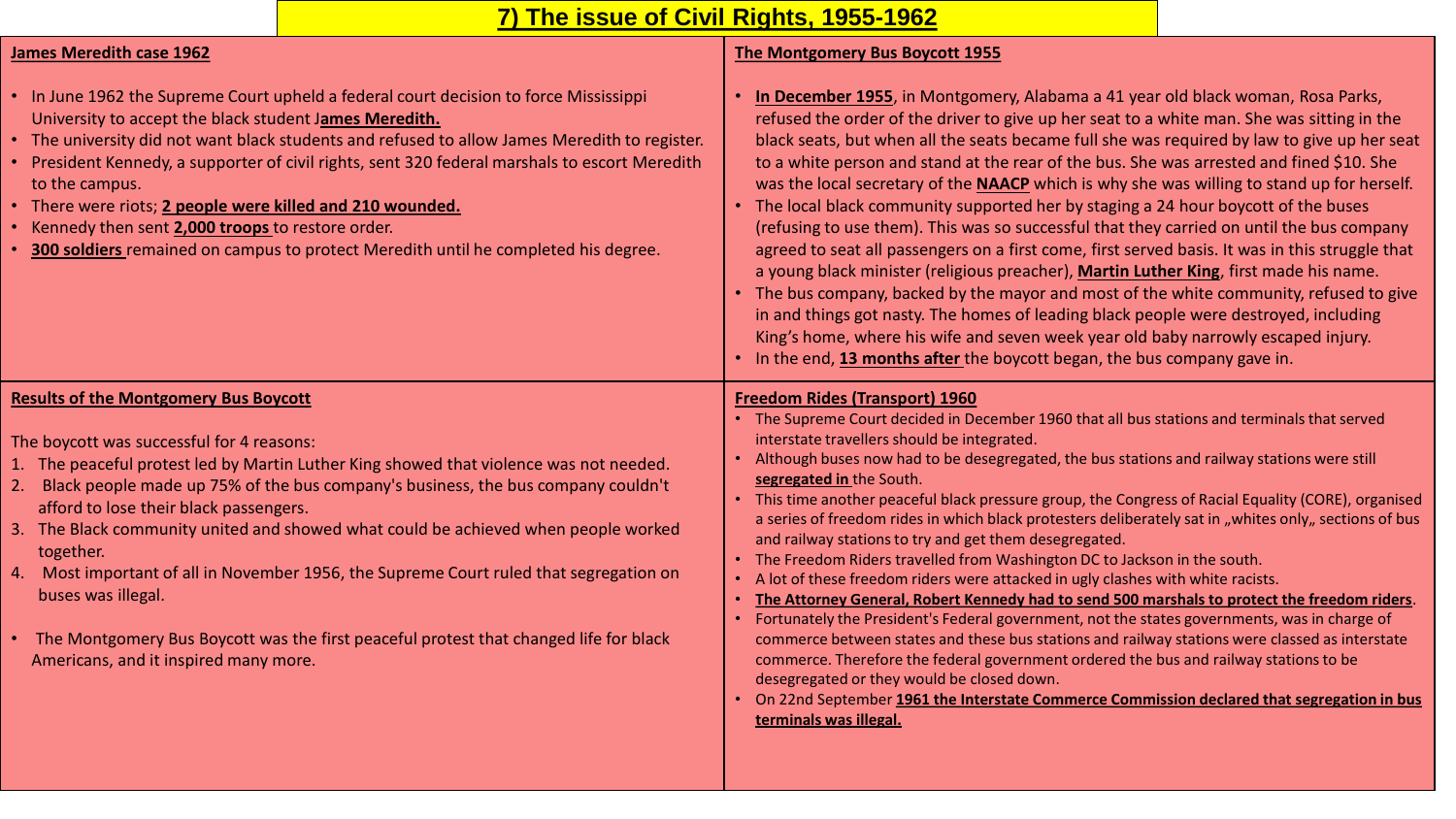# **8) The issue of Civil Rights, 1960-1963**

| Sit ins and the fight for equality 1960-1961<br>• There were several important groups fighting peacefully for Civil Rights for black people:<br>NAACP, CORE (Congress of racial Equality), SCLC (Southern Christian Leadership<br>Conference), SNCC (Student Non-violence Co-ordinating Committee).<br>• CORE and the SNCC organised a series of sit-ins at Woolworth's lunch-counters throughout<br>the South in order to get them desegregated.<br>• The students refused to move until they were served. By August 1961 the sit-ins had<br>attracted over 700,000 participants and resulted in over 3,000 arrests.<br>By August 1961 the sit-ins had attracted over 700,000 participants and resulted in over<br>3,000 arrests.                                     | <b>The role of Martin Luther King</b><br>• Dr Martin Luther King was a pastor/minister of a Baptist Church (a vicar) in Montgomery<br>Alabama.<br>• King believed in the non-violent methods used by Gandhi in the 1940"s to demand the<br>British give India its independence.<br>• He was one of the leaders of the SLCC (Southern Leadership Christian Conference), which<br>was formed to co-ordinate protests against discrimination.<br>Although there were several large Civil Rights groups that advocated peaceful protest, King<br>became the most well known figure i.e. the effective spokesperson of the peaceful Civil<br>Rights protest.<br>• In 1963 King led protests against discrimination in Birmingham Alabama, against<br>discrimination.<br>• In 1963 he led the enormous Civil Rights March on Washington D.C., in which he delivered<br>his famous," have a dream" speech predicting that one day equality for black people<br>would become a reality.<br>• In 1964 he was awarded the Nobel Peace Prize.<br>• He was ASSASSINATED in 1968 on a visit to Memphis Tennessee. |
|------------------------------------------------------------------------------------------------------------------------------------------------------------------------------------------------------------------------------------------------------------------------------------------------------------------------------------------------------------------------------------------------------------------------------------------------------------------------------------------------------------------------------------------------------------------------------------------------------------------------------------------------------------------------------------------------------------------------------------------------------------------------|------------------------------------------------------------------------------------------------------------------------------------------------------------------------------------------------------------------------------------------------------------------------------------------------------------------------------------------------------------------------------------------------------------------------------------------------------------------------------------------------------------------------------------------------------------------------------------------------------------------------------------------------------------------------------------------------------------------------------------------------------------------------------------------------------------------------------------------------------------------------------------------------------------------------------------------------------------------------------------------------------------------------------------------------------------------------------------------------------|
| <b>Why was Martin Luther King important?</b><br>• King's non-violent methods were so important in helping getting black people Civil Rights<br>for several reasons:<br>• If they had used violence white racists could say that black people were not civilized and did<br>not deserve to be given the rights that white citizens had.<br>• King's peaceful methods made the white racists who attacked the peaceful black protesters<br>look even worse.<br>• His peaceful methods won him respect and support from abroad (international support) for<br>rights for black people. The Nobel peace prize was recognition of this support. This<br>international support was crucial in putting pressure on the US government to do something<br>about the inequality. | <b>Freedom Marches</b><br>• In 1963 Martin Luther King led a march in Birmingham Alabama to end segregation. The<br>year before the council in Birmingham had closed all public recreational facilities, like<br>parks and swimming baths to black people. <b>30,000</b> , mostly black Americans took part in<br>sit-ins in these facilities.<br>500 protesters were arrested and the Police Commissioner, Eugene "Bull" Connor used<br>water cannons, dogs and baton charges on the peaceful protesters.<br>• These events were televised and helped turn public opinion against racists like Connor. He<br>had done the opposite of what he intended by helping the cause of civil Rights for black<br>people.<br>March on Washington (1963) In August 1963 over 250,000 people, including 50,000<br>white Americans, marched to the Lincoln Memorial in the capital city, Washington DC, to<br>demand civil rights for all and King made his famous "I have a dream" speech.                                                                                                                     |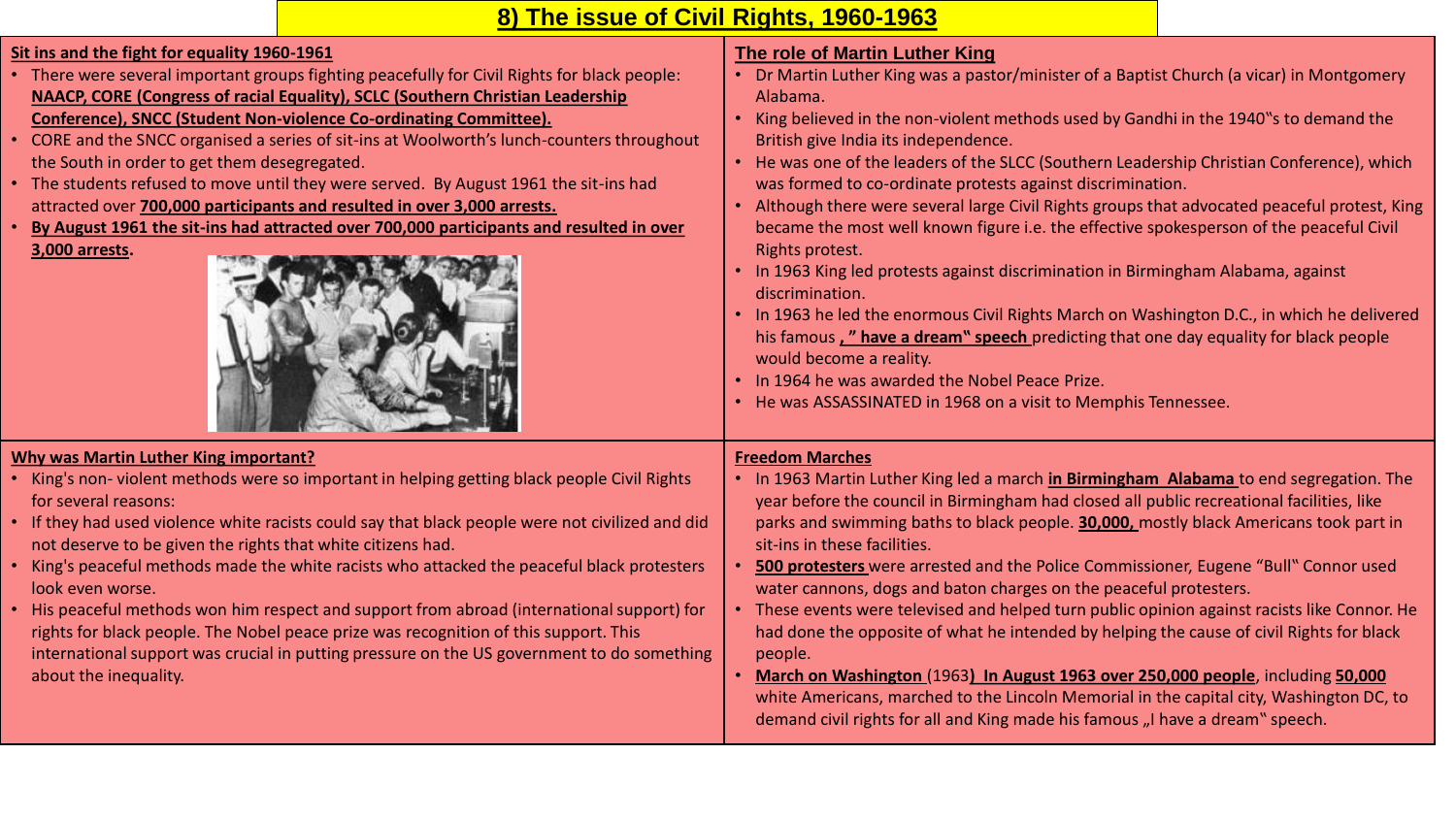### **9) The issue of Civil Rights, 1964 - 1969**

### **The Civil Rights Legislation**

- In the Brown case in 1954 and lots of segregation cases afterwards, the Supreme Court said separate facilities were not equal and therefore were illegal.
- President Johnson passed a series of laws to back up the Supreme Court's decisions and make it clear the Jim Crow laws were illegal; **Civil Rights Act 1964**: banned segregation in public places e.g. bus stations.
- **Voting Rights Act 1965:** black people's right to vote was protected.
- **1967:** the Supreme Court declared that state laws forbidding interracial marriages were unconstitutional.
- **Fair Housing Act 1968**: made it illegal to discriminate in jobs, housing etc.
- **By 1969 64%** of black Americans were registered to vote
- Since these laws were passed, black people have been **legally** equal to whites.





# **Memorise Civil Rights**

# **Legislation**

#### **Race riots in the 1960s**

- In the mid 1960"s a number of riots took place in the northern cities of the USA. In the North there was no official segregation and black people had the vote.
- The riots were about something different to the protests in the South. They were about the hardships black people suffered such as slum housing in the northern ghettoes, unemployment, inferior education and police attitudes.
- There were riots in Harlem, New York in 1964 and other cities such as Chicago and Detroit in 1966. In these latter riots people were killed when black militants set fires and opened fire at police.
- The most infamous, however, was the riot in the Watts district of Los Angeles in which 34 people were killed 1072 people were injured in 6 days of rioting. Much of the area was burned down by its own people who chanted "black power" slogans and fired on police.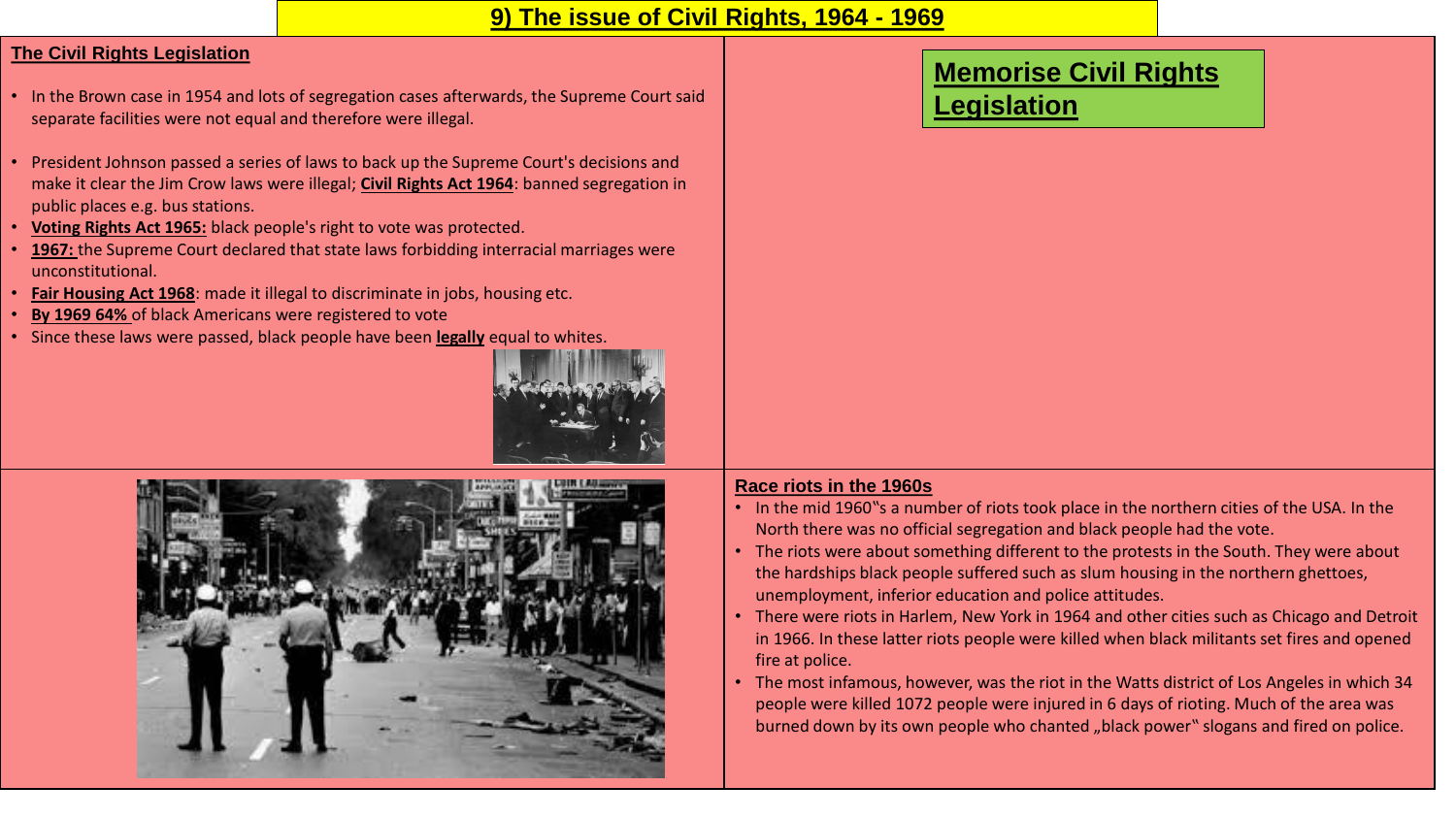# **10) The issue of Civil Rights, 1964 - 1970**

#### **The role of Malcolm X**

- He was a very charismatic and influential figure. Malcolm X was originally a member of the Nation of Islam's who rejected Christianity as a white man's religion.
- He left the Nation of Islam organisation when Elijah Muhammed became jealous of his popularity.
- Although he remained a Muslim, he began to later to turn his attention from religion to getting more political power and better living/working conditions for black people.
- He much more aggressive in defence of black rights than Martin Luther King and the wider peace movement.
- He believed MLK"s soft approach was not working i.e. there were violent attacks on Black people who protested for equality. Black people should defend themselves i.e. Violence should be met with violence.
- He believed in the idea of "black power".
- He believed that the black community should be segregated from the white community and should not beg the white man for equality.
- X believed that the black community should educate itself, develop its own businesses, and build up its own community without the white man's help.
- He believed black people should be proud to be black "Black is Beautiful."
- He appealed more to the urban Black people of the Northern cities who could vote and were not segregated, but still were very poor and discriminated against.
- He must not be seen as a violent figure. He advocated violence in self defence. In fact it was his respectability combined with his determination not to be bullied that made him such a frightening figure. He was assassinated in 1965 by members of the Nation of Islam.

#### **The Black Panthers**

- These were the most violent and secret of the black power groups and were involved in several bloody battles with the police in the late 1960"s when their leaders were killed or imprisoned. **Stokely Carmichael** became its leader, (Carmichael had been an integrationist like King, and one of the leaders of the **SNCC**, but later his views became more militant).
- The successes achieved in the fight for Civil Rights can be as much attributed to people like Malcolm X and **Stokely Carmichael** as Martin Luther King. The peaceful approach showed how respectable black people were. The more aggressive approach of the black power movement showed black people would no longer put up with violence against them and this no doubt scared some white people / politicians in to action.
- **Achievements of the Black Panthers**  Despite constant harassment from the FBI and police, the Black Panthers were able to point to some successes during their existence. They established the **'Free Breakfast for Children Program'** in parts of California and Chicago.
- In addition, they provided clothing distribution centres, gave guidance on drugs rehabilitation and assistance to those who had relatives in prison.

#### **Black Power riots and the Mexico Olympics**

- In the mid 1960"s a number of riots took place in the northern cities of the USA. In the North there was no official segregation and black people had the vote.
- The riots were about something different to the protests in the South. They were about the hardships black people suffered such as slum housing in the northern ghettoes, unemployment, inferior education and police attitudes.
- There were riots in Harlem, New York in 1964 and other cities such as Chicago and Detroit in 1966. In these latter riots people were killed when black militants set fires and opened fire at police.
- At **the 1968 Olympics Tommie Smith and Iohn Carlos** in order to show black unity saluted with their rights hands to indicate Black Power. They were accused of bringing politics in to sport and damaging the Olympic spirit. On return they received several death threats. An Australian athlete – Peter Norman also showed his support for the Black Power cause by wearing an OPHR (Olympic Project for Human Rights) badge. The Australian Olympic Committee was furious and did not select him for the 1972 Olympics.



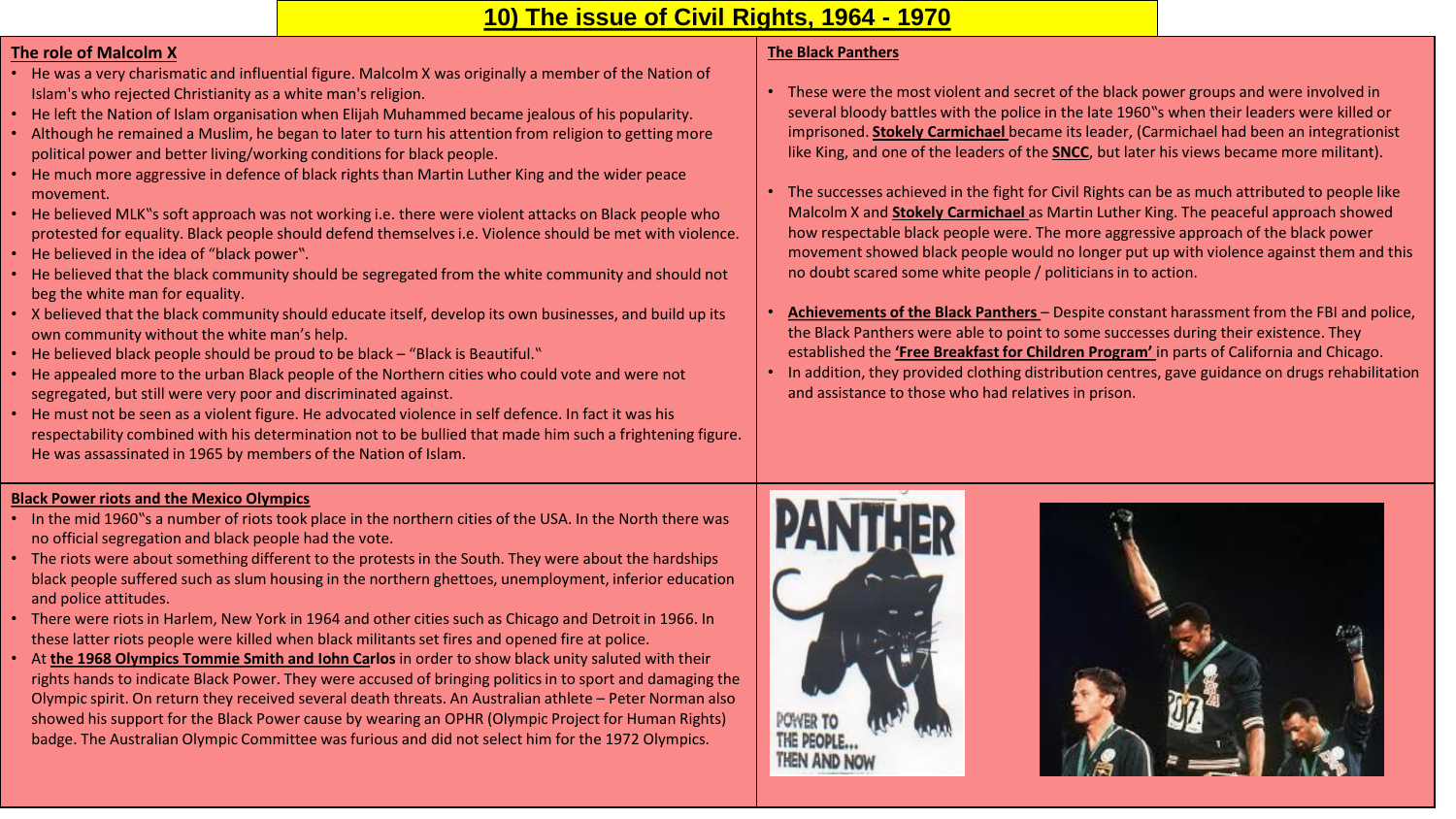| <b>The New Frontier (JFK)</b><br>In 1960 John F Kennedy became the first catholic President. His domestic policy was called The<br>New Frontier.<br>• His aim was to eliminate poverty, inequality and deprivation for all Americans including<br><b>Black Americans.</b><br>• JFK had intended to introduce changes to society and the economy. He had proposed an<br>ambitious system of health insurance called Medicare, medical help for the elderly and a<br>Civil Rights Bill; however none of these were passed.<br>• He also intended to introduce an education law to give more money to schools. He<br>increased benefits, raised the minimum wage and established training schemes for the<br>unemployed.<br>• JFK had charisma, but he did not have a good relationship with Congress, and his ideas were<br>often rejected.<br>Kennedy's presidency was cut short due to his assassination in 1963. Despite this he did<br>achieve the following;<br>He appointed 5 federal judges including Thurgood Marshall who was a black American and<br>supporter of Civil Rights.<br>• He supported James Meredith (a black student) by sending 23,000 government troops to<br>protect him whilst at Mississippi University.<br>He increased the minimum wage from \$1.00 to \$1.25 per hour | <b>Johnson's Great Society</b><br>Lyndon B Johnson was the new President following the assassination of JFK. LBJ continued<br>to develop JFK"s ideas. Johnson wanted to create a Great Society. He won the 1964<br>election by stating that he wanted to end poverty.<br>• He carried on the work promised by JFK.<br>• Johnson was a much more experienced politician than Kennedy and was able to pass<br>more laws;<br>The Medical Care Act (1965) provided Medicare (for the old) and Medicaid (for the poor).<br>This was to help all Americans have access to medical care.<br>He increased the minimum wage from \$1.25 to \$1.40.<br>Johnson signed the economic Opportunity Act in 1964. The law created the Office of<br>Economic Opportunity aimed at attacking the roots of American poverty. A Job Corps was<br>established to provide valuable vocational training.<br><b>Operation Headstart</b> gave money to schools in cities to provide a better education for the<br>poor.<br>1964 Civil Rights Act was passed.<br>Voting Rights Act of 1965 passed. |
|----------------------------------------------------------------------------------------------------------------------------------------------------------------------------------------------------------------------------------------------------------------------------------------------------------------------------------------------------------------------------------------------------------------------------------------------------------------------------------------------------------------------------------------------------------------------------------------------------------------------------------------------------------------------------------------------------------------------------------------------------------------------------------------------------------------------------------------------------------------------------------------------------------------------------------------------------------------------------------------------------------------------------------------------------------------------------------------------------------------------------------------------------------------------------------------------------------------------------------------------------------------------------------------------------|--------------------------------------------------------------------------------------------------------------------------------------------------------------------------------------------------------------------------------------------------------------------------------------------------------------------------------------------------------------------------------------------------------------------------------------------------------------------------------------------------------------------------------------------------------------------------------------------------------------------------------------------------------------------------------------------------------------------------------------------------------------------------------------------------------------------------------------------------------------------------------------------------------------------------------------------------------------------------------------------------------------------------------------------------------------------------|
| • He spent \$900 million on public works programmes such as new roads and public buildings.<br><b>Opposition to the New Frontier (JFK)</b><br>Some people believed that the new Frontier went against the American ideals of rugged<br>individualism. Many did not trust his use of young college graduates in their 20s and early<br>30s (Brains Trust).<br>• Many in congress disliked the radical nature of the programme, seeing it as a socialist<br>programme.<br>• Many Southern congressmen even Democrats disliked his commitment to black civil rights.<br>They felt it would cost them the votes in the south.                                                                                                                                                                                                                                                                                                                                                                                                                                                                                                                                                                                                                                                                          | <b>Opposition to LBJ's Great Society</b><br>Johnson faced opposition during the latter stages of his Presidency. He was criticised for<br>America's involvement in the Vietnam War - some thought it was costing the USA too<br>much money and students protested against the draft system (conscription)<br>• In 1968 Johnson decided not to run for re-election and Nixon became the next President<br>of the USA.<br>By 1960 the standard of living in America was better than it was in Britain - America had<br>come out of the Depression. However in 1962, Michael Harrington stated in his book The<br>Other America that 50 million - 30 per cent of the people - were poor e.g. the hillbillies of<br>the Appalachia Mountains.<br>Hispanic workers in the west and the black people in the ghettoes of the northern cities"<br>were also poor.                                                                                                                                                                                                                |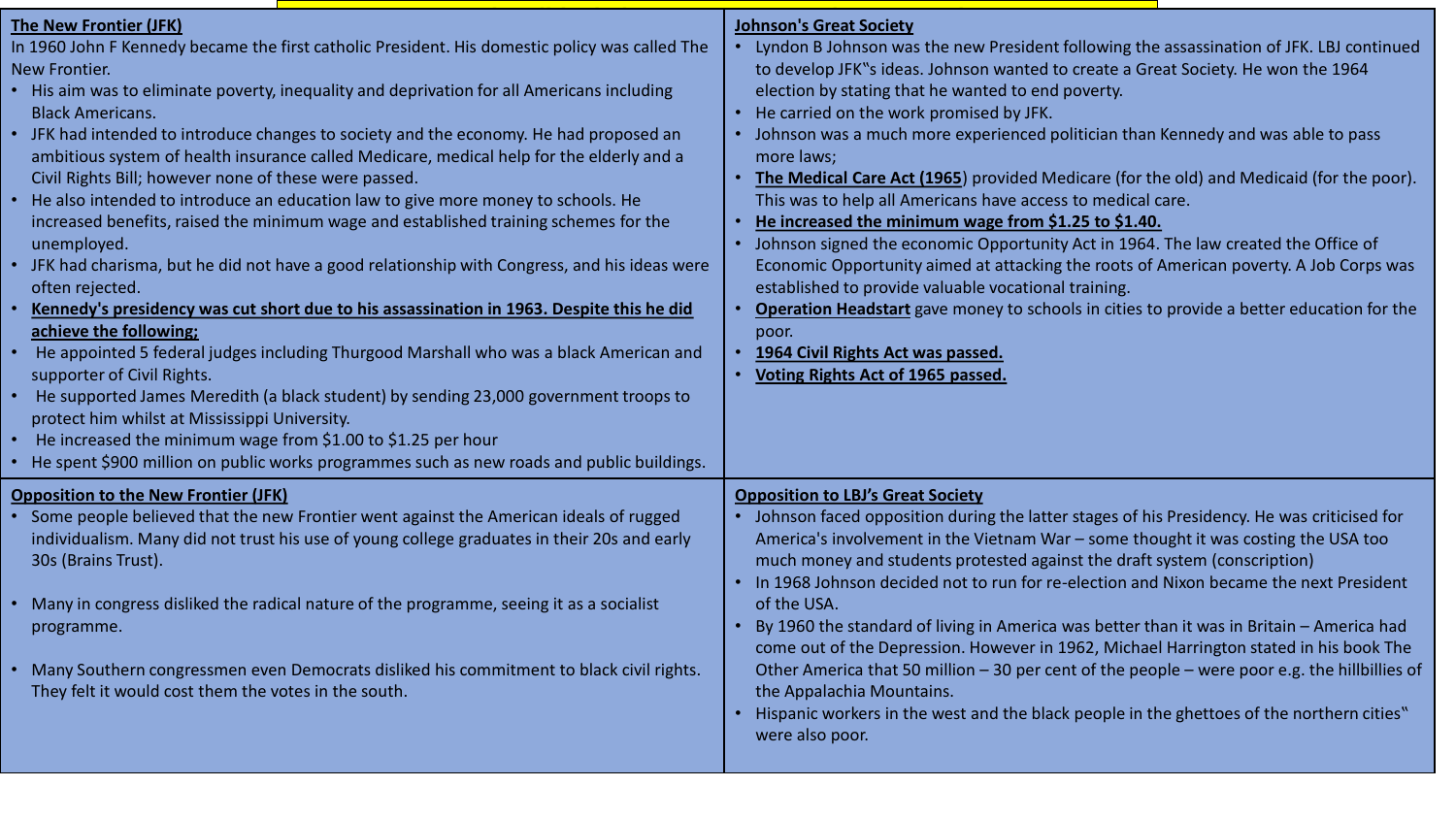### **12) Political change in the 1970s**

#### **The Watergate Scandal – 1972**

- Nixon (Republican) won the election in 1968, but was worried he wouldn't win the 1972 election so he set up a group called **CREEP** which was The campaign to re-elect the president.
- The Watergate building was a hotel which the Democrats used as their campaign headquarters. CREEP broke into the **Democrats** rooms on 17th June 1972 to plant listening devices to spy on their election plans. The burglars were arrested.
- The Washington Post newspaper discovered that all 5 burglars were part of CREEP, but Nixon denied any involvement in the break-in. Nixon won the November 1972 election with a landslide victory; he got more than 60% of the vote.
- In January 1973 the burglars went on trial and were all found guilty. Whilst in court one of the men claimed there had been a White House cover up. Again Nixon denied any involvement, but two of Nixon's advisors resigned.
- The Senate set up an investigation and the trials were televised. It became very clear that White House officials were involved.
- One White House aide told the investigation that Nixon had installed a tape-recording machine at the White House to record his meetings. The investigation told Nixon to hand over the tapes but he refused. Then he handed over the tapes but they were heavily edited and had an 18 ½ minute gap on them.
- On 30th April 1974 Nixon was forced to hand over the White House tapes, unedited. They proved that Nixon did know about the fake burglary and had been lying to the American people.

#### **The consequences of Watergate**

- On 8th August 1974 Nixon became the first US president to resign before he was impeached. Gerald Ford became the next President and pardoned Nixon of all charges relating to Watergate.
- As a result of the Watergate affair the people of America lost confidence in the Government and it was a turning point in their trust of the White House.
- The scandal also affected America's reputation abroad. The USSR used the scandal to show that the capitalist system was corrupt.
- In the 1976 election Jimmy Carter became President and he tried to regain people's trust in the Government. His main slogan was "I will not lie".





#### • **More consequences of Watergate**

- A number of laws were passed to reduce the power of the government and President; **Election Campaign Act 1974** – set limits on election contributions to prevent corruption.
- **Privacy Act 1974**  allowed citizens to have access to any files that the government may have had on them.
- **Congressional Budget Act 1974**  the President could not use government money for his/her purpose..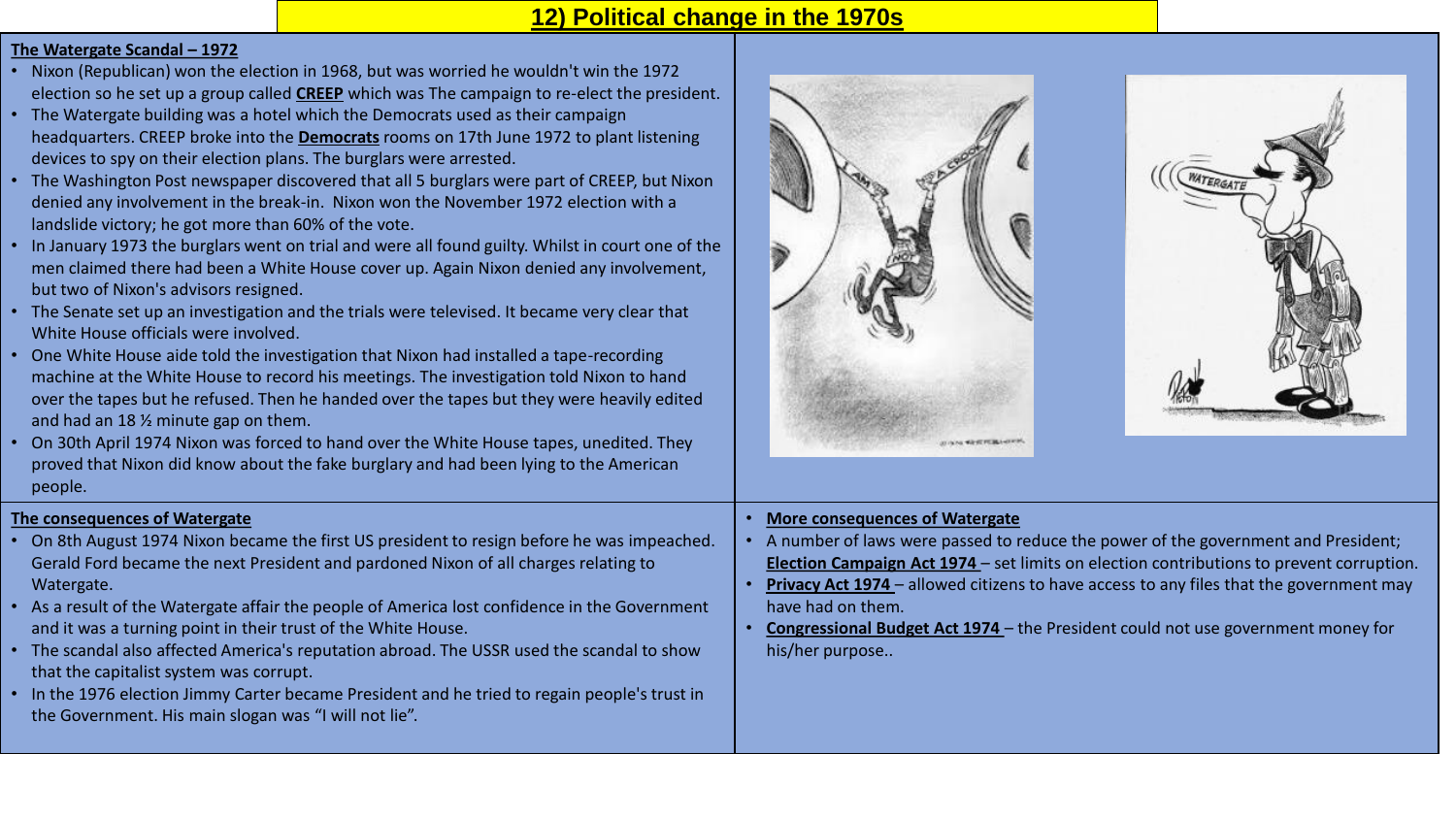| • In 1980, the Republican Ronald Reagan became President of America. Reagan had been<br>famous as an actor in Hollywood before turning to politics.<br>• When Reagan became President, inflation was high (15 per cent) and unemployment was<br>high (7.5 per cent). Reagan's economic policy was called Reaganomics - the idea was to cut<br>taxes so that people had money to spend on goods which would create jobs. He believed the<br>wealth would "trickle down" through society.<br>• His solution was to reduce income tax and reduce social benefits - he emphasised the old<br>ideas of rugged individualism.<br>. In 1981, his <b>Economic Recovery Tax Act</b> succeeded in reducing taxes for individuals and<br>businesses by around \$33 billion - the greatest reduction in tax in the history of America.<br>• However, in the mid-1980s a recession happened. Congress raised taxes to a total of \$91<br>billion - the biggest tax increase in the history of America. By the end of 1982 unemployment<br>was higher than it was in 1941. Then a period of recovery came, and by 1984 the economy<br>was thriving.<br>• Reagan succeeded in winning the 1984 election easily. In order to win, he emphasised the<br>way in which he had reduced inflation and unemployment, and also focused on the economic<br>growth of the country. | In his second term as President, Reagan continued with his policy of reducing taxes. But<br>the Government was now spending most of its money on a research programme to<br>send arms into space to protect America from a nuclear attack.<br>The name of the scheme was the Strategic Defence Initiative (SDI), but it was later<br>$\bullet$<br>called Star Wars by the media. It cost \$26 billion and was eventually scrapped as it<br>drained the economy.<br>Failures of the space programme - In January 1986 the space shuttle Challenger<br>exploded only seconds after lift off - killing all 7 crew members. In April a Titan rocket<br>carrying secret military equipment exploded immediately after lift off. In May a Delta<br>rocket failed.                                                                                                                                                                                                                                                                                                                                                                                           |
|-----------------------------------------------------------------------------------------------------------------------------------------------------------------------------------------------------------------------------------------------------------------------------------------------------------------------------------------------------------------------------------------------------------------------------------------------------------------------------------------------------------------------------------------------------------------------------------------------------------------------------------------------------------------------------------------------------------------------------------------------------------------------------------------------------------------------------------------------------------------------------------------------------------------------------------------------------------------------------------------------------------------------------------------------------------------------------------------------------------------------------------------------------------------------------------------------------------------------------------------------------------------------------------------------------------------------------------------------------------|-------------------------------------------------------------------------------------------------------------------------------------------------------------------------------------------------------------------------------------------------------------------------------------------------------------------------------------------------------------------------------------------------------------------------------------------------------------------------------------------------------------------------------------------------------------------------------------------------------------------------------------------------------------------------------------------------------------------------------------------------------------------------------------------------------------------------------------------------------------------------------------------------------------------------------------------------------------------------------------------------------------------------------------------------------------------------------------------------------------------------------------------------------|
| Reagan years - 1987 onwards<br>• In 1987 Congress, increasingly worried by the rapidly growing budget deficit, rejected<br>Reagan's budget for increased defence spending.<br>• There was a severe stock market crash in 1987, one of the worst stock market crashes since<br>the crash of 1929. This was mainly due to Regan's economic policies.<br>• Due to Reagan the USA had the largest trading deficit of any of the leading industrialised<br>nations.<br>Trading deficit = when the trade balance was negative and the value of what the USA<br>imported was more than the value of what they exported.<br>• At the same time the economy was beginning to slow down as industry moved in to<br>recession.                                                                                                                                                                                                                                                                                                                                                                                                                                                                                                                                                                                                                                       | <b>Reagan's other policies</b><br>The environment - Reagan suggested that some damage to the environment was the<br>price to pay if the nation wanted companies to create jobs and strengthen the economy.<br>• Two thirds of the public from a 1985 public opinion poll disagreed with Reagan's<br>rhetoric.<br>Civil rights - Regan caused the anger of many civil rights organisations when he made<br>some comments about MLK when Congress was discussing whether to make MLK's<br>birthday a national holiday. He only voted for it after being persuaded by Congress.<br>Women - Reagan lost some support from women when he opposed abortion and<br>showed a lack of concern for gender issues.<br>AIDS - When HIV/AIDS struck the USA, there was no known cure, and by 1985 nearly<br>4000 people had died. Initially Reagan had a dismissive attitude to the AIDS crisis but<br>gradually changed his views. By 1989, the federal government was spending \$2.3 billion<br>a year on research and AIDS prevention.<br>War on drugs - 14 <sup>th</sup> October 1982 Reagan declared illegal drugs to be a threat to US<br>national security. |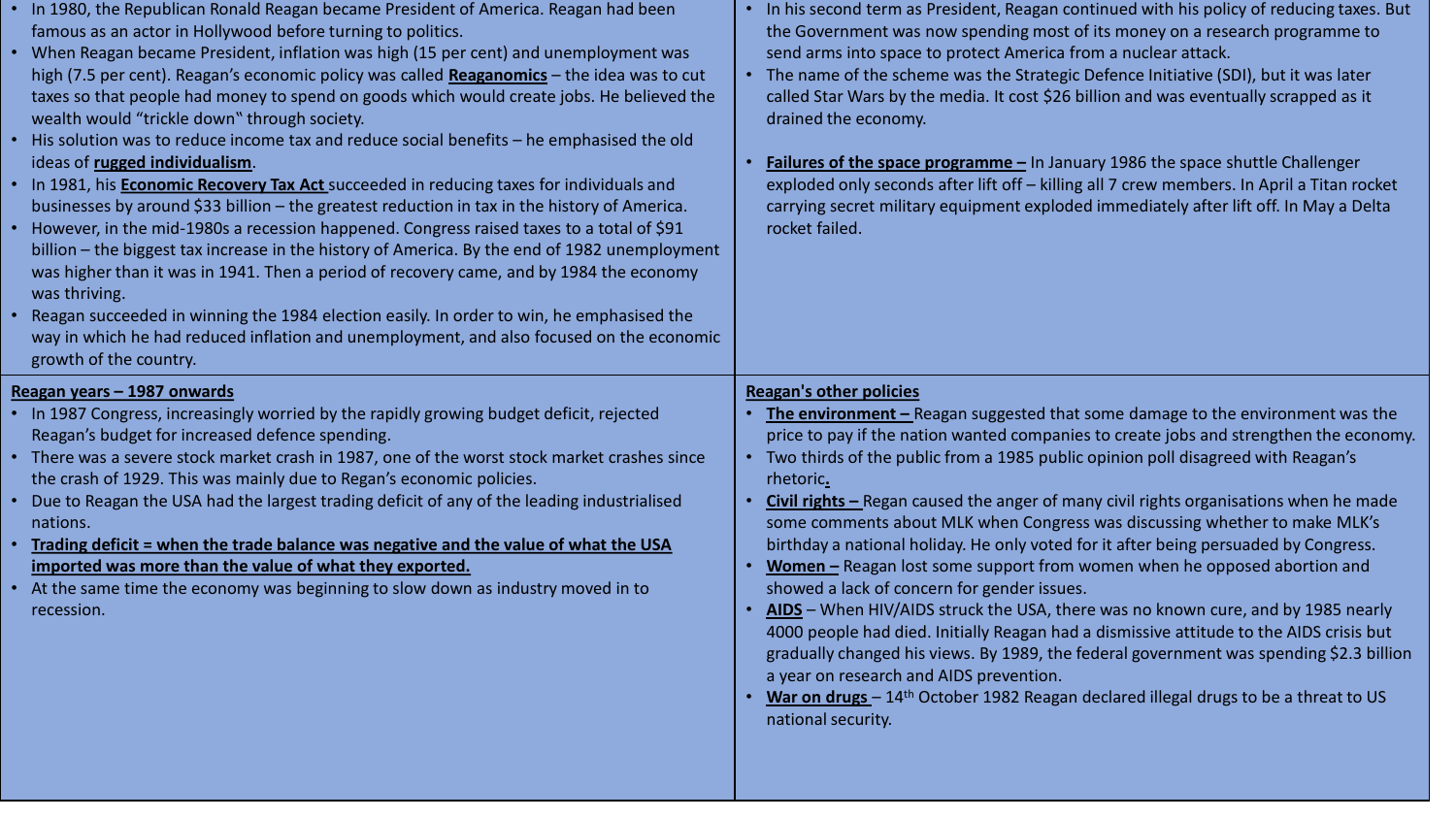# **14) Political change – Changes under Bush Senior and Clinton**

| The Bush Presidency: Political and Economic Developments (1988-1992)<br>Bush had to deal with the problems left by Reagan - the country was in debt (\$220 billion).<br>Bush's famous promise was "Read my lips, no new taxes." He broke his promise and increased<br>taxes - he was forced to make a deal with the Democrats as a result of his own party's<br>objection. He was often ridiculed because of this promise made on American television.<br>By the end of his presidency interest rates and inflation were the lowest they had been in<br>years, but unemployment had risen to 7.8% the highest since 1984.<br>In 1990, the Government's debt was three times more than it was in 1980 (\$300 billion)<br>because the economy was not growing as quickly as it was in the 1980s under Reagan.<br>• He also passed some important social legislation;<br>The American Disability Act (1990) was passed which protected disabled people from<br>prejudice. This was the most important antidiscrimination legislation since the Civil Rights Act.<br>The Clean Air Act (1990) focused on reducing pollution. | <b>Bill Clinton (1992-2000)</b><br>Bill Clinton was the first Democrat to serve for two full terms in the White House since<br>the presidency of F D Roosevelt in the 1930-40s.<br>Clinton moved away from the idea of Reaganomics - he wanted to reduce the debt and<br>increase spending on social welfare. He reduced the debt to \$107 billion by 1996 and by<br>1998 the budget was balanced for the first time since 1969.<br>In 1996 he introduced a minimum wage of \$4.75 per hour, and in 1997 he increased<br>that to \$5.15.<br>He tried to introduce a national health system, but this was not approved by Congress.<br>$\bullet$<br>• In 1993 he introduced the Family and Medical Leave Act which gave employers the right<br>to give unpaid leave to pregnant workers or workers who had a serious medical<br>condition.<br>Clinton also gave gay men and women the right to serve in the armed forces.<br>Clinton's government launched the White Houses first official website in 1994. This had<br>a huge influence on interactive communication. Federal agencies, the courts system, the<br>US army etc. were all now online and communication between the American<br>government and people greatly improved.<br>Clinton signed the Brady Bill on 30 November 1993 which enforced a five-day delay<br>when purchasing a hand gun. He also developed Earned Income Tax Credit in order to |
|--------------------------------------------------------------------------------------------------------------------------------------------------------------------------------------------------------------------------------------------------------------------------------------------------------------------------------------------------------------------------------------------------------------------------------------------------------------------------------------------------------------------------------------------------------------------------------------------------------------------------------------------------------------------------------------------------------------------------------------------------------------------------------------------------------------------------------------------------------------------------------------------------------------------------------------------------------------------------------------------------------------------------------------------------------------------------------------------------------------------------|-----------------------------------------------------------------------------------------------------------------------------------------------------------------------------------------------------------------------------------------------------------------------------------------------------------------------------------------------------------------------------------------------------------------------------------------------------------------------------------------------------------------------------------------------------------------------------------------------------------------------------------------------------------------------------------------------------------------------------------------------------------------------------------------------------------------------------------------------------------------------------------------------------------------------------------------------------------------------------------------------------------------------------------------------------------------------------------------------------------------------------------------------------------------------------------------------------------------------------------------------------------------------------------------------------------------------------------------------------------------------------------------------------------------|
|                                                                                                                                                                                                                                                                                                                                                                                                                                                                                                                                                                                                                                                                                                                                                                                                                                                                                                                                                                                                                                                                                                                          | help workers on low wages.<br><b>More on Clinton</b><br>Bill Clinton was impeached in December 1998 due to his relationship with Monica<br>Lewinsky. The House of Representatives had voted to impeach him for perjury but he<br>was found not guilty by the Senate. He continued as President until the end of his second<br>term in January 2001.<br>Clinton was also linked to the Whitewater scandal of 1996 when two former business<br>$\bullet$<br>associates were convicted of multiple fraud over a housing development in the<br>Whitewater area of Arkansas. However, there was no conclusive evidence to find that<br>Clinton or his wife Hillary had been involved.<br>On the whole, Clinton was a popular President despite the Monica Lewinsky scandal.<br>During his time as President, the American economy was strong.                                                                                                                                                                                                                                                                                                                                                                                                                                                                                                                                                                        |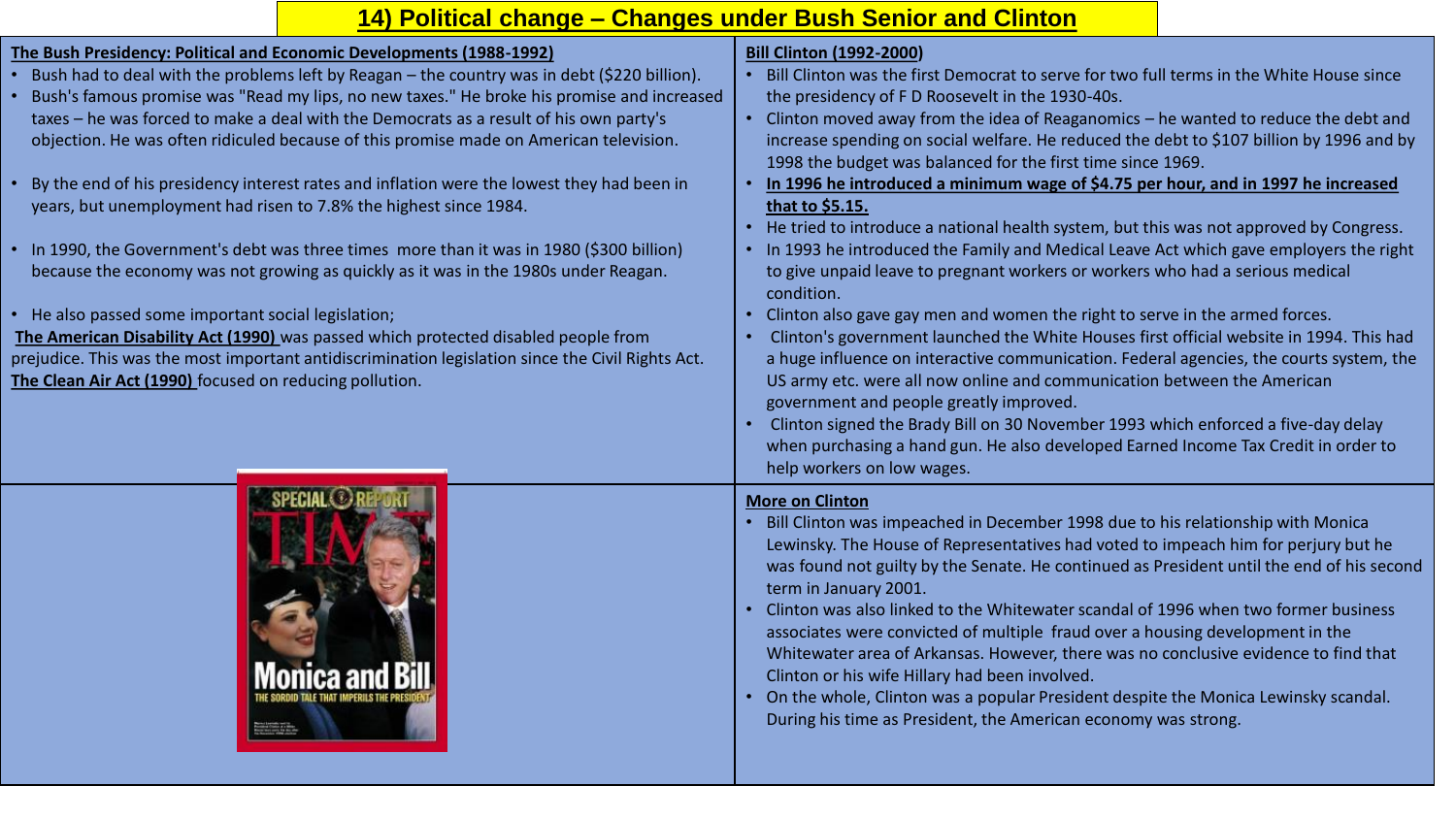|  |  | <u>15) Social change – 1950-2000 (music)</u> |  |
|--|--|----------------------------------------------|--|
|--|--|----------------------------------------------|--|

| <b>Music in the 1950s</b><br>• The 1950s witnessed the birth of rock and roll music. This gave teenagers music of their own<br>to listen to, instead of having to listen to their parents' type of music. The more parents<br>disliked the new music, the more popular it became with teenagers.<br>. In 1956 Elvis Presley erupted on to the pop music scene, singing songs that broke all sale<br>records, such as 'Heartbreak Hotel' and 'Hound Dog.'<br>• Elvis was a phenomenal success with teenagers, while their parents and teachers detested his<br>sensual style of performing - with his tight jeans and permanent sneer.<br>• Elvis was the first rock and roll star to influence the young in their attitude to authority and<br>their appearance.<br>• Moreover, Elvis greatly popularised rock and roll music.<br>• Rock and roll grew and was transformed into many musical variations in the following<br>decades.                                                                                                                                                                                                                                                                                                                                                                                                                        | <b>Music in the 1960s</b><br>• In the 1960s the Beatles, the Rolling Stones and other British groups took the USA by<br>storm.<br>• 'Hard rock' grew popular and protest songs, such as those by singer/songwriter <b>Bob</b><br>Dylan, became common.<br>The Beach Boys were an American rock band, formed in 1961, who gained popularity<br>for their close vocal harmonies and lyrics reflecting a southern Californian youth<br>culture of cars, romance and surfing.<br>• Many white middle class parents were shocked and concerned by their teenage<br>children's explosion of anger and lack of respect for the law and believed that Rock<br>and roll music encouraged teenage crime.                                       |
|-------------------------------------------------------------------------------------------------------------------------------------------------------------------------------------------------------------------------------------------------------------------------------------------------------------------------------------------------------------------------------------------------------------------------------------------------------------------------------------------------------------------------------------------------------------------------------------------------------------------------------------------------------------------------------------------------------------------------------------------------------------------------------------------------------------------------------------------------------------------------------------------------------------------------------------------------------------------------------------------------------------------------------------------------------------------------------------------------------------------------------------------------------------------------------------------------------------------------------------------------------------------------------------------------------------------------------------------------------------|--------------------------------------------------------------------------------------------------------------------------------------------------------------------------------------------------------------------------------------------------------------------------------------------------------------------------------------------------------------------------------------------------------------------------------------------------------------------------------------------------------------------------------------------------------------------------------------------------------------------------------------------------------------------------------------------------------------------------------------|
| <b>Music in the 1970s</b><br>. In the 1970s disco performers such as Donna Summer, the Bee Gees, KC and the Sunshine<br>Band, Chic and the Jacksons became very popular.<br>• Disco was a reaction to the domination of rock music and was particularly popular with<br>women.<br>• The disco became a favourite hang out for teenagers, further popularised by the film<br>'Saturday Night Fever (1977).'<br>• Heavy metal music also became popular. Bands such as Led Zeppelin, Black Sabbath and Deep<br>Purple led the way, followed by Motorhead and Iron Maiden.<br>• Their music was characterised by amplifier distortion and long guitar solos. Heavy metal was<br>associated with aggression and masculinity.<br>• There were also influential solo artists such as Bruce Springsteen and John Mellencamp.<br>• Springsteen became popular due to the fact that his music focused on the struggles of<br>ordinary people, more especially the working class.<br>• His albums such as 'Born to Run (1975)' and 'Born in the USA (1984)' were based on his<br>own experiences of life in New Jersey.<br>• John Mellencamp rose to stardom in the 1980s with a string of top 10 singles. Mellencamp<br>also wrote about daily life. He also helped to set up Farm Aid and organised a concert to try<br>and prevent families from losing farm land. | <b>Music 1980s onwards</b><br>• Rap and hip hop music developed, to a certain extent, from the disco music of the<br>1970s and became very popular in the last 20 years of the century.<br>• Although very much a product of inner city problem areas, especially those with high<br>unemployment among young black Americans, research carried out on consumer<br>groups during the mid 1990s highlighted the fact that over 75% of hip hop buyers were<br>young and white.<br>Hip hop had become popular and mainstream.<br>• Jay-Z's 'Vol. 2 Hard Knock life' album reached the US number 1 position for weeks in<br>1998.<br>• Other artists/bands such as Ice-T, Will Smith and the Fugees all achieved great chart<br>success. |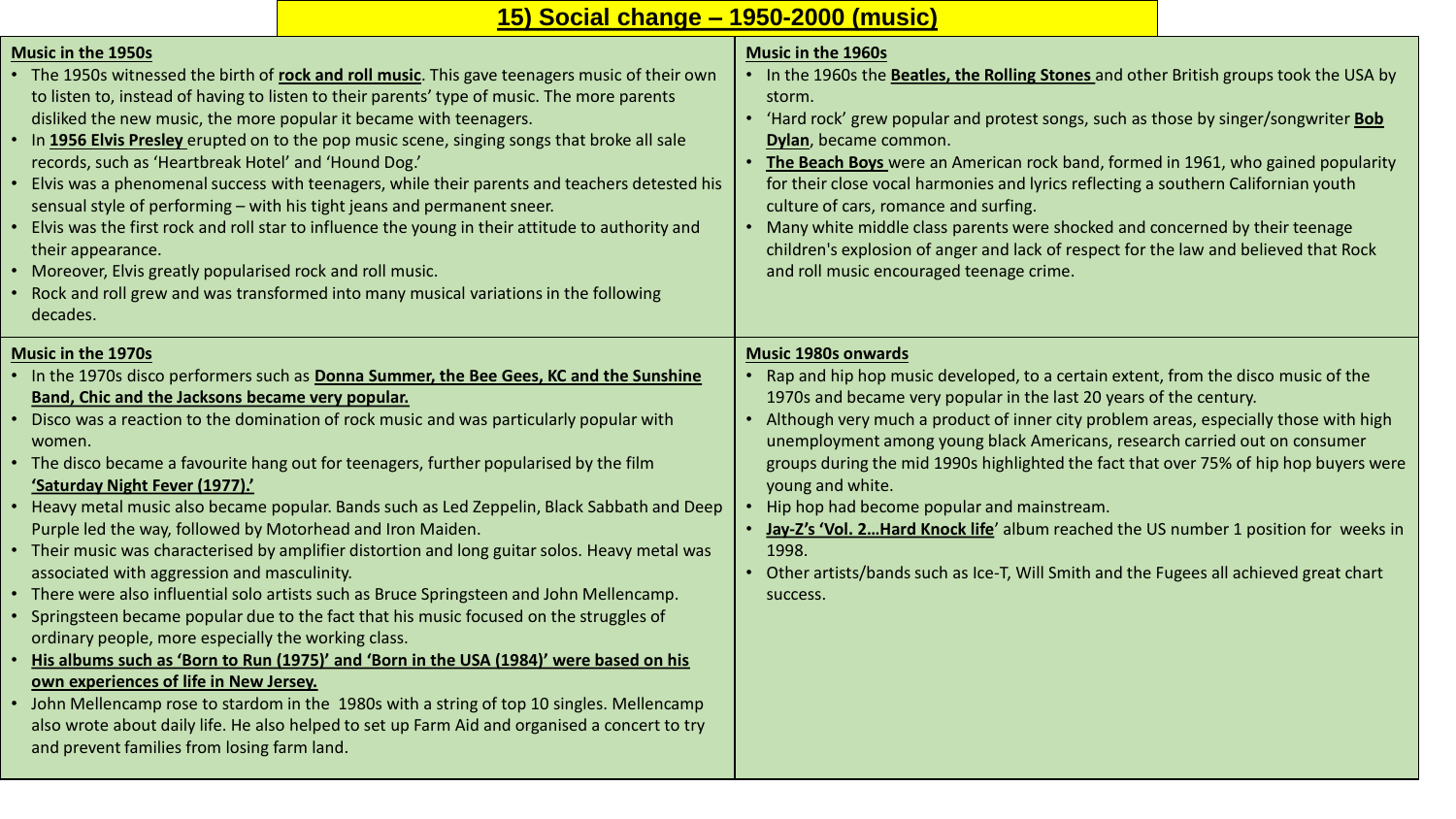# **16) Social change – 1950-2000 (entertainment: cinema and TV)**

| <b>Cinema</b>                                                                                                                                                                                   | <b>Television</b>                                                                                                                                                        |
|-------------------------------------------------------------------------------------------------------------------------------------------------------------------------------------------------|--------------------------------------------------------------------------------------------------------------------------------------------------------------------------|
| <b>Drive ins</b> - These open air cinemas became popular in the 1950s and 60s. By 1960 there were<br>4,000 drive-ins across the USA. They were particularly popular with young courting couples | • During the 1940s there were relatively few television sets in American homes. However,<br>the number of televisions increased from 7000 in 1946 to 50 million by 1960. |
| who enjoyed the privacy. Some people argued that they were immoral.                                                                                                                             | • Between 1959 and 1970, the percentage of households in the USA with at least one                                                                                       |
| Multiplexes - The first ever multiplex opened in 1963. They were designed to encourage                                                                                                          | television went from 88% to 96%.                                                                                                                                         |
| more people to go to the cinema as multiple films could be shown at the same time. Stanley                                                                                                      | • The average family watched 6 hours a day.                                                                                                                              |
| H. Durwood became the father of the multiplex movie theatre - he opened the first ever mall                                                                                                     | Subscription TV such as cable and satellite became popular in the early 1980s.                                                                                           |
| multiplex, made up of two side by side theatres with 700 seats at Ward Parkway Center in                                                                                                        | • Americans especially liked game shows and funny shows with comedians such as <b>Milton</b>                                                                             |
| Kansas City.                                                                                                                                                                                    | <b>Berle and Lucille Ball.</b>                                                                                                                                           |
| Anti-heroes/Method Actors - After WW2 young people wanted new and exciting symbols of                                                                                                           | • They also liked shows that offered a mix of entertainment, such as those presented by                                                                                  |
| rebellion. Hollywood responded to this with the rise of the anti-hero characters. The                                                                                                           | <b>Arthur Godfrey and Ed Sullivan.</b>                                                                                                                                   |
| characters often lacked the traditional heroic qualities such as idealism or courage. Paul                                                                                                      | • The 'Western' became one of the most popular styles of programme, with series                                                                                          |
| Newman and Marlon Brando very popular. Female actresses like Marilyn Monroe portrayed                                                                                                           | including The Lone Ranger, Bonanza and Gunsmoke.                                                                                                                         |
| exciting, vibrant and sexual roles James Dean in Rebel without a cause became popular and                                                                                                       | • Other popular programmes such as 'I Love Lucy' and 'The Honeymooners' gave a                                                                                           |
| young men acted like them and girls wanted their boyfriends to be like them. Method Actors                                                                                                      | romanticised view of American middle class Suburban life.                                                                                                                |
| - In later decades, this new generation of <b>method actors</b> would be followed by Robert De                                                                                                  | • What was portrayed on TV came to be accepted as normal. However, at the same time,                                                                                     |
| Niro, Jack Nicholson and Al Pacino. Anti-heroines included Ava Gardner, Kim Novak and                                                                                                           | television failed to recognise that America was a great mix of races and religions. Few                                                                                  |
| Marilyn Monroe.                                                                                                                                                                                 | members of racial or religious minorities were represented on TV. Those who did appear                                                                                   |
|                                                                                                                                                                                                 | were usually shown to be working for white people.                                                                                                                       |
|                                                                                                                                                                                                 |                                                                                                                                                                          |
| Cinema Blockbusters of the 70s/80s and start of the 1990s                                                                                                                                       | <b>Later Soap Operas and chat shows</b>                                                                                                                                  |
| • The 1970s saw the emergence of the blockbuster film.                                                                                                                                          | American soap operas became, and still are, very popular. Long running daytime dramas                                                                                    |
| • As a result, films such as <b>The Godfather (1972)</b> were successful. Also in the 1970s, talented directors                                                                                 | included Search for Tomorrow (1951-1986), Love of Life (1951-1980), The Doctors                                                                                          |
| such as Steven Spielberg and George Lucas came to the fore with films such as Jaws (1973) and Star                                                                                              | (1963-1982), Dallas(1978-1991), Dynasty (1981-1989) and Beverly Hills 90210 (1990-                                                                                       |
| Wars.                                                                                                                                                                                           | 2000)                                                                                                                                                                    |
| • In the 1980s technological developments had enabled film producers to create more impressive<br>special effects on screen, e.g. Terminator (1984) and Ghostbusters (1984).                    |                                                                                                                                                                          |
| . In the 1990s, for the most pat, cinema attendance was up - mostly at multiplexes throughout the                                                                                               | Chat shows - Daytime chat shows such as Phil Donahue (1970-96) and The Jerry                                                                                             |
| country. The 90s was the decade of the mega paid movie stars such as Arnold Schwarzenegger, Tom                                                                                                 | Springer Show (1991 – present) have also pulled in many viewers.                                                                                                         |
| Cruise, Sylvester Stallone, Mel Gibson, Kevin Costner, Harrison Ford, Robin Williams, Jim Carrey, Demi                                                                                          |                                                                                                                                                                          |
|                                                                                                                                                                                                 | By far the most successful of these has been the Oprah Winfrey Show which is the                                                                                         |
| Moore and Julia Roberts.                                                                                                                                                                        | longest running daytime television chat show in the USA, having run nationally since 8                                                                                   |
| • The VCR was still popular in most households (about % of them had VCRs in 1991) and rentals and                                                                                               | September 1986.                                                                                                                                                          |
| purchase of films on videotape were big business - much larger than sales of movie tickets. By the                                                                                              |                                                                                                                                                                          |
| 1997, the first DVDs had emerged in stores, featuring sharper resolution and better quality pictures.                                                                                           |                                                                                                                                                                          |
| • Films such as 'Jurassic Park (1993)' and 'Star Wars Episode I - The Phantom Menace (1999)' used<br>more advanced digital imagery and special effects.                                         |                                                                                                                                                                          |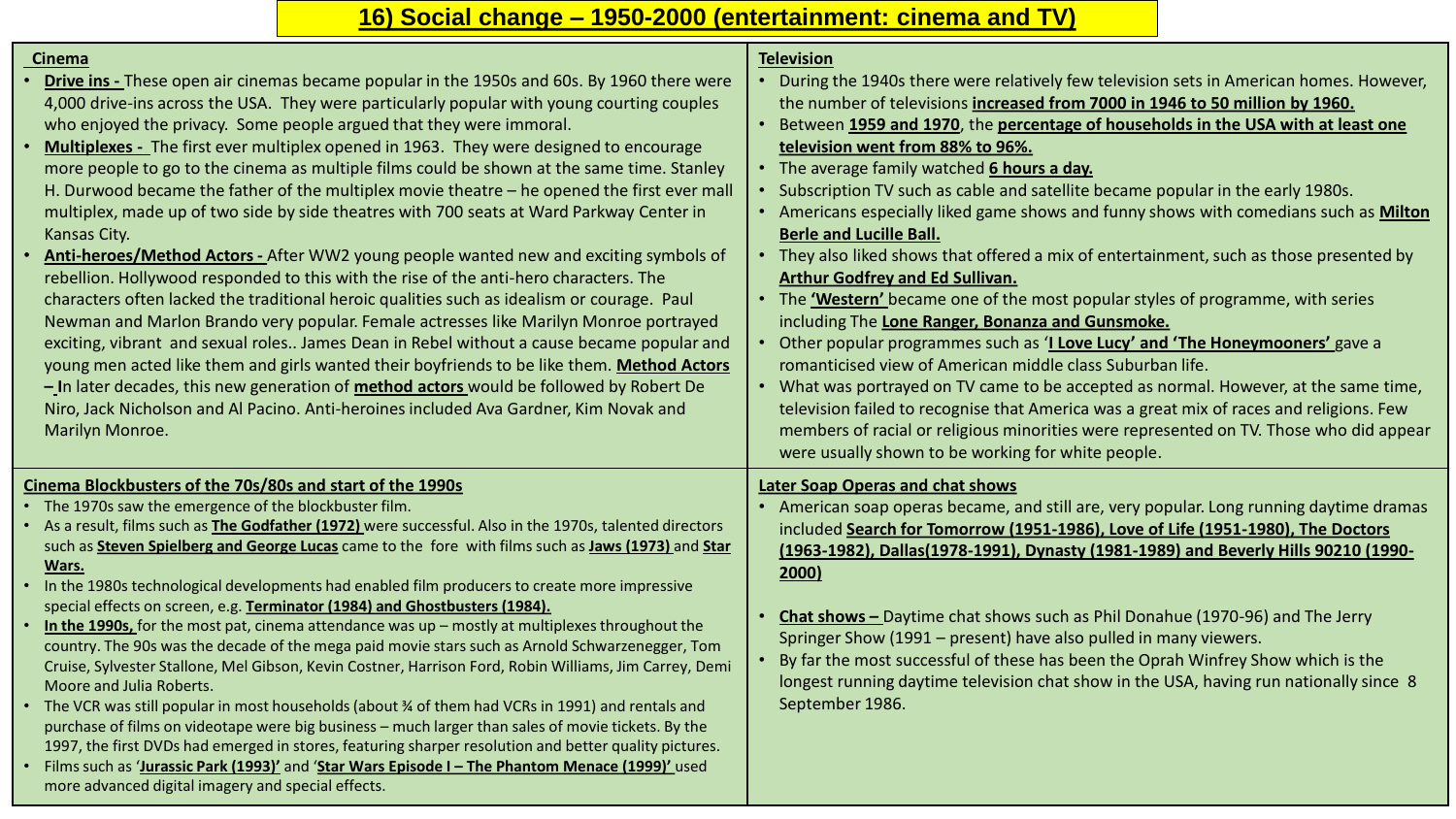# **17) Social change – 1950-2000 (developments in IT and literature)**

| <b>Developments in IT</b><br><b>Personal Computers -</b> The 1990s saw a massive growth in the sale of personal computers.<br>This was mainly due to the competition between two rival organisations, Microsoft and<br>Apple.<br>• Bill Gates set up his company Microsoft in 1975. Microsoft launched its first retail version of<br>Microsoft Windows on November 20 <sup>th</sup> 1985.<br>• Gates's major rival was Apple Computer; Inc. which was set up by Steve Jobs, Steve Wozniak<br>and Ronald Wayne in California in 1976.<br><b>The internet</b> $-$ In 1991, the first really user friendly interface to the internet was developed<br>at the University of Minnesota.<br>• In the following year, Delphi was the first national commercial online service to offer internet<br>access to its subscribers.<br>• The release of Windows 98 in June 1998 with the Microsoft browser integrated into the<br>desktop enabled Bill Gates to take advantage of the enormous growth of the internet.                          | Literature - there were two major features of American literature in the second half of the<br>20th century; the continued search for the 'great American novel' and counter-cultural<br>literary works, which challenged the general conservatism of US society.<br>The great American novel - This was the quest to write a novel which defined the<br>$\bullet$<br>meaning of being 'American.'<br>The quest for the 'great American novel' led to the publication of some of the most<br>popular works in American literary history in the 30 years after WW2 and included:<br>To Kill a Mockingbird by Harper Lee - published in 1960, it focused on issues such as racial<br>inequality and rape.<br>The Catcher in the Rye by J.D. Salinger - published in 1951, the book commented on the<br>apparent madness of American society, especially with teenagers.<br>• Rabbit, Run by John Updike - published in 1960, focused on changes in middle class<br>American society.<br>Norman Mailer's popular novel, The Naked and the Dead, and Mailer's own experiences<br>of fighting in the war in the Pacific, more especially in the Philippines.<br>Cormac McCarthy's epic novel Blood Meridian which was published in 1985, focusing on<br>the American West, is one of the most highly acclaimed American novels of the later 20 <sup>th</sup><br>century. |
|-------------------------------------------------------------------------------------------------------------------------------------------------------------------------------------------------------------------------------------------------------------------------------------------------------------------------------------------------------------------------------------------------------------------------------------------------------------------------------------------------------------------------------------------------------------------------------------------------------------------------------------------------------------------------------------------------------------------------------------------------------------------------------------------------------------------------------------------------------------------------------------------------------------------------------------------------------------------------------------------------------------------------------------|---------------------------------------------------------------------------------------------------------------------------------------------------------------------------------------------------------------------------------------------------------------------------------------------------------------------------------------------------------------------------------------------------------------------------------------------------------------------------------------------------------------------------------------------------------------------------------------------------------------------------------------------------------------------------------------------------------------------------------------------------------------------------------------------------------------------------------------------------------------------------------------------------------------------------------------------------------------------------------------------------------------------------------------------------------------------------------------------------------------------------------------------------------------------------------------------------------------------------------------------------------------------------------------------------------------------------------------------------------------------|
| <b>Developments in IT</b><br>Gaming - The first commercially viable video game was Computer Space in 1971. In<br>subsequent decades there was massive growth in computer games as well as significant<br>improvements in technology.<br>• In the 1980s Nintendo introduced the first modern day game console called the NES<br>(Nintendo Entertainment System), followed by others such as Sega Mega Drive, the Sony<br>PlayStation and in 2001, the Microsoft Xbox.<br>Impact on US society - The internet has had a drastic impact on culture and business. This<br>included the rise of near instant communication by electronic mail (email), text based<br>discussion forums and e-commerce.<br>• More and more leisure time for the younger generation began to be taken up with social<br>networking on the internet as well as the various game consoles. This led to an increasing<br>concern for a generation abandoning an active lifestyle for passive activities, resulting in lack<br>of exercise and obesity issues. | <b>Counterculture</b> - Another major theme in the development of American literature in the<br>years after WW2. This challenged the traditional conservatism of American society.<br>• The 'Beat Generation' often referred to as Beatniks were a group of novelists and poets<br>who led the way in rebelling against conservative/traditional values.<br>Allen Ginsberg led the way with the poem Howl (1956) which was so sexually explicit that<br>$\bullet$<br>it shocked contemporary American society. This was followed by: John Kerouac On the<br>Road (1957) and William S. Burroughs' Naked Lunch (1959) which both focused on the<br>controversial issue of hard drugs.<br>Betty Friedan's Feminine Mystique (1963) challenged the traditional role of women.<br>African American authors focused on racial inequality in American society such as Ralph<br>$\bullet$<br><b>Ellison who in his novel, Invisible Man (1952)</b> highlighted racial tension in the North.<br>Toni Morrison won the Novel Prize for Literature with her controversial debut novel, The<br>$\bullet$<br><b>Bluest Eye (1970)</b> using the theme of rape to comment on racial inequalities.                                                                                                                                                                                |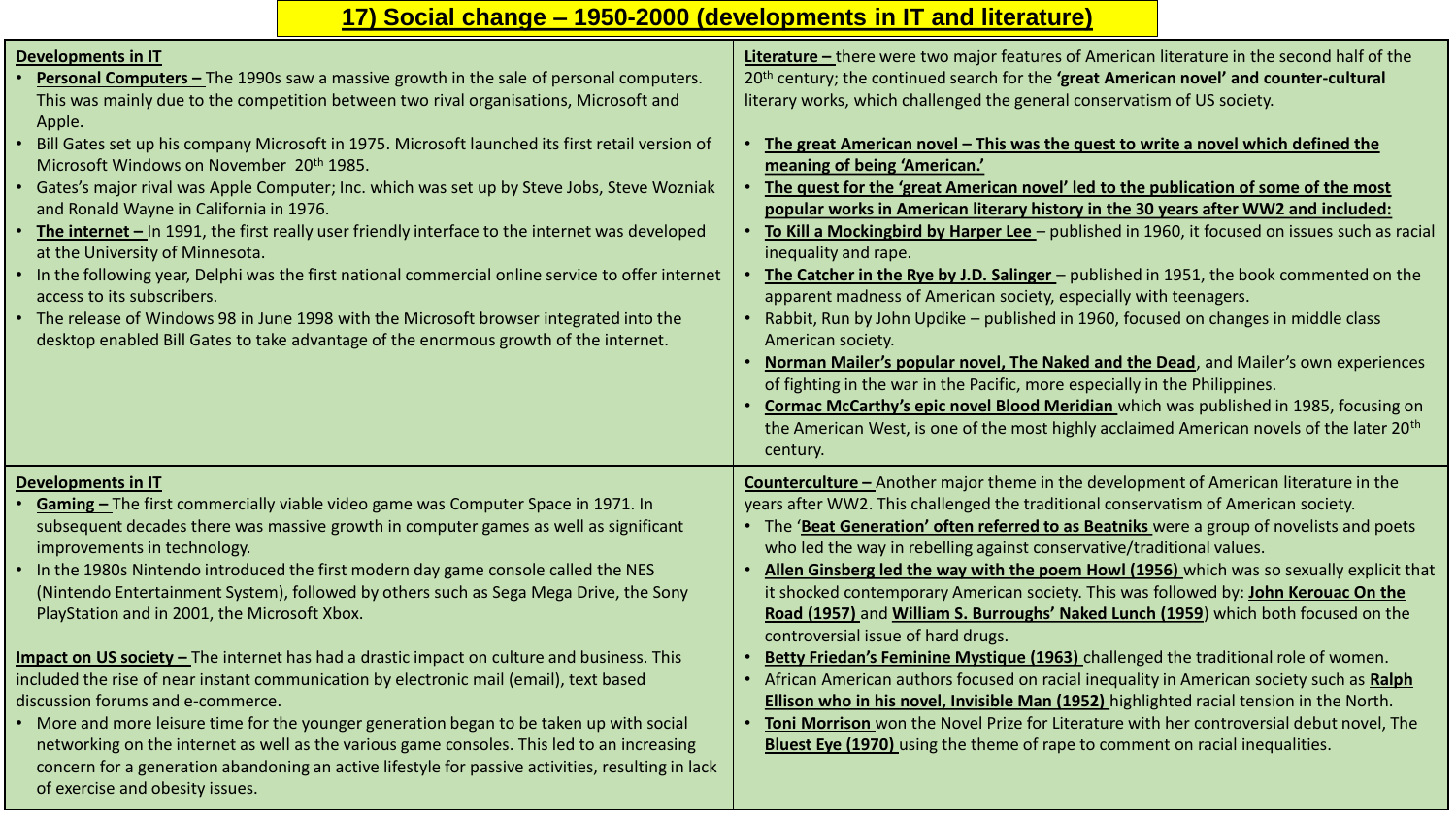# **18) Social change – 1950s-1970s (changes in youth culture)**

| 1950s                                                                                                                                                                              | The hippy movement                                                                                                                                                                                                                                                                                                                                                                                                                                                                                                                                                                                                                                                                                                                              |
|------------------------------------------------------------------------------------------------------------------------------------------------------------------------------------|-------------------------------------------------------------------------------------------------------------------------------------------------------------------------------------------------------------------------------------------------------------------------------------------------------------------------------------------------------------------------------------------------------------------------------------------------------------------------------------------------------------------------------------------------------------------------------------------------------------------------------------------------------------------------------------------------------------------------------------------------|
| • Within this decade there was the emergence of the teenager and teenage rebellion.<br>• The teenager of the 50s seemed to want to rebel against everything and especially against | • These youths decided to 'drop out' of society and become hippies. This meant that they grew their hair long,<br>wore distinctive clothes and developed an alternative lifestyle.                                                                                                                                                                                                                                                                                                                                                                                                                                                                                                                                                              |
| whatever their parents believed in.                                                                                                                                                | Often they travelled around the country in buses and vans. They wore flowers in their hair as a symbol of<br>$\bullet$                                                                                                                                                                                                                                                                                                                                                                                                                                                                                                                                                                                                                          |
| • They developed their own identity by wearing distinctive clothes and listening to their                                                                                          | peace rather than war. Their slogan was 'Make love, not war.'                                                                                                                                                                                                                                                                                                                                                                                                                                                                                                                                                                                                                                                                                   |
| own music.                                                                                                                                                                         | As hippies often wore flowers and handed them out to the police they were called 'flower children.'                                                                                                                                                                                                                                                                                                                                                                                                                                                                                                                                                                                                                                             |
| • Other young people dropped out of society altogether to become 'beatniks.'                                                                                                       | They often settled in communes and San Francisco became the hippy capital of America.                                                                                                                                                                                                                                                                                                                                                                                                                                                                                                                                                                                                                                                           |
| • These changes occurred due to several factors:                                                                                                                                   | Their behaviour, especially their use of drugs, frequently led to clashes with the police who they nicknamed                                                                                                                                                                                                                                                                                                                                                                                                                                                                                                                                                                                                                                    |
| • Young people had far more money to spend due to the country's increasing affluence.                                                                                              | 'pigs.'                                                                                                                                                                                                                                                                                                                                                                                                                                                                                                                                                                                                                                                                                                                                         |
| • In 1957 it was estimated that the average teenager had US\$10-15 a week to spend,                                                                                                | • Hippies were influenced by rock groups such as the Grateful Dead and the Doors.                                                                                                                                                                                                                                                                                                                                                                                                                                                                                                                                                                                                                                                               |
| compared with US\$1-2 in the 1940s.                                                                                                                                                | The high point of the movement came at the Woodstock rock concert at the end of the 1960s.                                                                                                                                                                                                                                                                                                                                                                                                                                                                                                                                                                                                                                                      |
| • They were the first generation to grow up under the shadow of nuclear war; therefore<br>the world could end at any time and teenagers thought that they wanted to enjoy 'today.' | • Woodstock was a 3 day music festival in rural New York State in August 1969, attended by almost half a<br>million people.                                                                                                                                                                                                                                                                                                                                                                                                                                                                                                                                                                                                                     |
| • Many teenagers were influenced by the youth films of the 1950s - Rebel Without a Cause                                                                                           | • The festival gave its name to the Woodstock Generation.                                                                                                                                                                                                                                                                                                                                                                                                                                                                                                                                                                                                                                                                                       |
| was the first film to appeal specifically to a teenage audience. It was the first film to                                                                                          | The Hippy Movement, student protests and their impact                                                                                                                                                                                                                                                                                                                                                                                                                                                                                                                                                                                                                                                                                           |
| address the issue of a generation gap. The film made a cult hero of <b>James Dean</b> . In the                                                                                     | • In the second half of the 1960s young people had started to reject their parents" way of life. young people                                                                                                                                                                                                                                                                                                                                                                                                                                                                                                                                                                                                                                   |
| film Dean plays a character who rebels against his parents, even coming to blows with his                                                                                          | were protesting against the war in Vietnam and racism, and rebelling against the 'safe' route from secondary                                                                                                                                                                                                                                                                                                                                                                                                                                                                                                                                                                                                                                    |
| father and gets in to trouble with the police for drunkenness.                                                                                                                     | school to a good job.                                                                                                                                                                                                                                                                                                                                                                                                                                                                                                                                                                                                                                                                                                                           |
| • The behaviour of the young people shocked the adults and the generation gap developed.                                                                                           | Towards the end of the 1960s students were protesting in colleges. They were calling for the right to express<br>their opinions and demanding that strict rules were removed. There were also major protests against the<br>Vietnam war. This war was broadcast on television and so everyone could see what was happening.<br>• In 1968 there were over a 100 separate protests against the Vietnam War. In May 1970 during a protest at<br>Kent State University, Ohio, against Nixon's decision to bomb Cambodia, soldiers of the National Guard were<br>sent to disperse the 600 students who were protesting.<br>The students refused to move and the soldiers used tear gas and guns. As a result 4 people were killed and 11<br>injured. |
| • Youth counterculture (50s and 60s)                                                                                                                                               | <b>Students for a Democratic Society (SDS) (student protest)</b>                                                                                                                                                                                                                                                                                                                                                                                                                                                                                                                                                                                                                                                                                |
| • Hair was grown longer and beards became more common. Blue jeans and T-shirts took                                                                                                | SDS was the largest and most influential radical student organization of the 1960s. At its inception in 1960,                                                                                                                                                                                                                                                                                                                                                                                                                                                                                                                                                                                                                                   |
| the place of slacks, jackets and ties.                                                                                                                                             | there were just a few dozen members, inspired by the civil rights movement and initially concerned with                                                                                                                                                                                                                                                                                                                                                                                                                                                                                                                                                                                                                                         |
| • The use of illegal drugs increased.                                                                                                                                              | equality, economic justice, peace, and participatory democracy.                                                                                                                                                                                                                                                                                                                                                                                                                                                                                                                                                                                                                                                                                 |
| • The introduction of the contraceptive pill seemed to encourage greater sexual freedom                                                                                            | By the end of the 1960s the SDS had 100,000 members.<br>$\bullet$                                                                                                                                                                                                                                                                                                                                                                                                                                                                                                                                                                                                                                                                               |
| and promiscuity.                                                                                                                                                                   | • The SDS protested against the way Universities were run; they thought students should have a greater say.                                                                                                                                                                                                                                                                                                                                                                                                                                                                                                                                                                                                                                     |
| • The movement was of particular concern to the older generation because: hippies often                                                                                            | With the escalation of the Vietnam War, SDS grew rapidly as young people protested the destruction wrought                                                                                                                                                                                                                                                                                                                                                                                                                                                                                                                                                                                                                                      |
| refused to work; they experimented in drugs such as marijuana and LSD; many were                                                                                                   | by the US government and military. Polite protest turned into stronger and more determined resistance as                                                                                                                                                                                                                                                                                                                                                                                                                                                                                                                                                                                                                                        |
| from middle class and not under privileged backgrounds; they rejected all the values                                                                                               | rage and frustration increased all across the country.                                                                                                                                                                                                                                                                                                                                                                                                                                                                                                                                                                                                                                                                                          |
| that their parents believed in.                                                                                                                                                    |                                                                                                                                                                                                                                                                                                                                                                                                                                                                                                                                                                                                                                                                                                                                                 |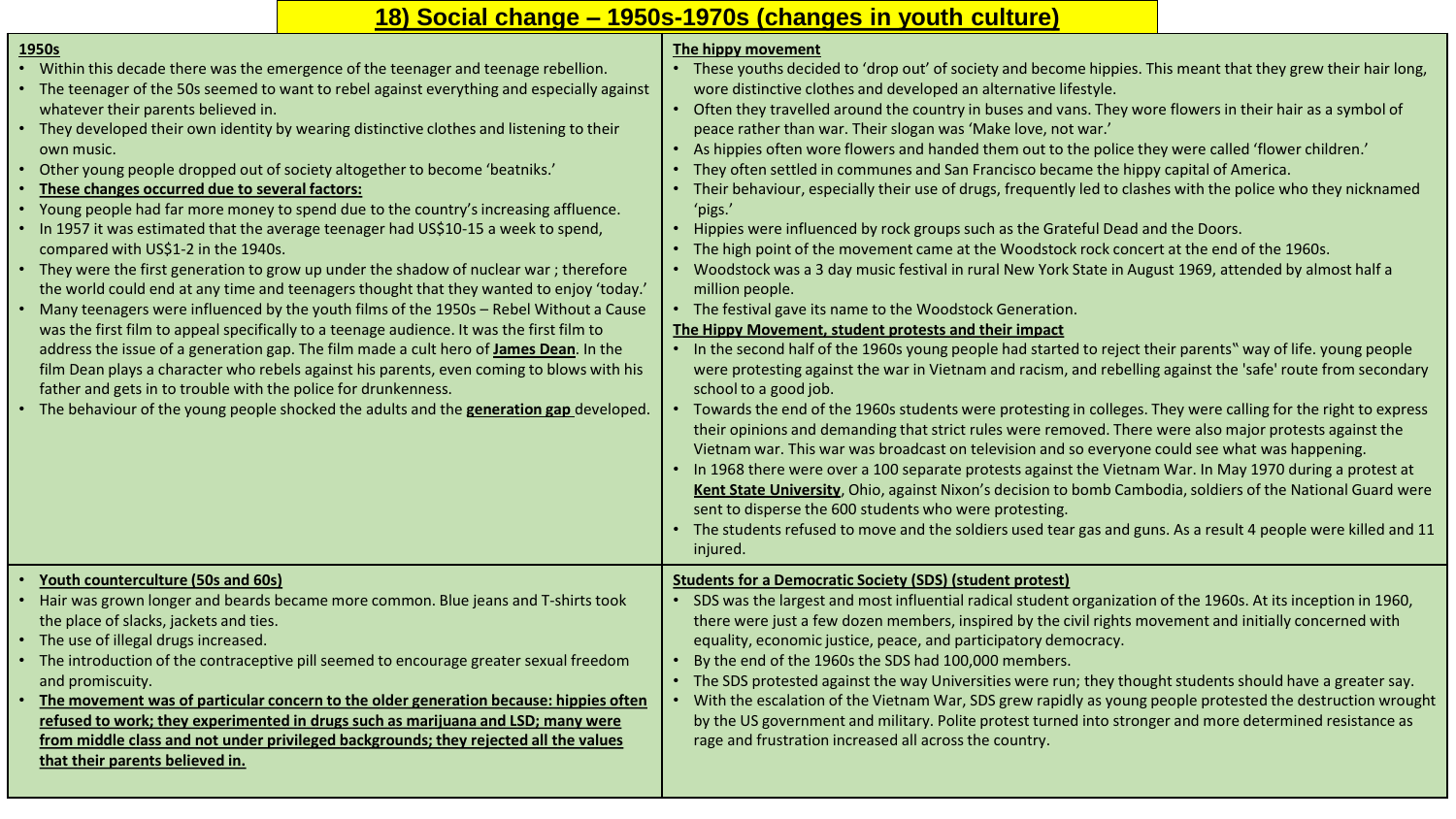# **19) Social change – (The changing role of women)**

| <b>Impact of WW2</b><br>• More and more women started to work during the Second World War - around 6 million were<br>working in factories and about 300,000 served in the women's sections of the army, navy and nursing<br>corps.<br>• During the war women had enjoyed a new sense of independence and they were not willing to give it<br>up after the war.<br>• However when the war ended many women lost their jobs and the financial freedom that they had<br>enjoyed during the war.<br><b>DESPITE THE WAR:</b><br>• The majority of women willingly gave up their war time jobs and returned to their roles as housewives<br>and mothers.<br>• Women were generally excluded from the highest, well paid jobs and on average earned 50-60% of<br>the wage that men earned from doing the same job.<br>• Women could still be dismissed from their job when they married.<br>The growth of the feminist movement (1960s)                                                                                                                                                                   | 1950s impact on women<br>During the 1950s and 60s women were just expected to stay at home and be housewives. They<br>did not enjoy the same legal protection as men in the workplace and were often paid less than<br>men for the same job.<br>Due to the increasing affluence of the 1950s and the labour saving devices e.g. washing<br>machines, women had more free time and became bored with their domestic role.<br>In the 1950s, growing numbers of women, especially those form middle class backgrounds,<br>began to challenge their traditional role as they became increasingly frustrated with life as a<br>housewife.<br>• The contraceptive pill gave females much greater choice about when or whether to have<br>children, Pregnancy could be prevented or postponed whilst a woman pursued her career.<br>• In 1950, there were 721,000 women at university; by 1960 this had reached 13 million.<br>However there were still many women who had very limited choice of career because, once they<br>married, they were expected to devote their energies to their husband and children.<br>The Women's Liberation Movement and Legislature                                                                                                                                                                                                                                                                                                                                                               |
|----------------------------------------------------------------------------------------------------------------------------------------------------------------------------------------------------------------------------------------------------------------------------------------------------------------------------------------------------------------------------------------------------------------------------------------------------------------------------------------------------------------------------------------------------------------------------------------------------------------------------------------------------------------------------------------------------------------------------------------------------------------------------------------------------------------------------------------------------------------------------------------------------------------------------------------------------------------------------------------------------------------------------------------------------------------------------------------------------|------------------------------------------------------------------------------------------------------------------------------------------------------------------------------------------------------------------------------------------------------------------------------------------------------------------------------------------------------------------------------------------------------------------------------------------------------------------------------------------------------------------------------------------------------------------------------------------------------------------------------------------------------------------------------------------------------------------------------------------------------------------------------------------------------------------------------------------------------------------------------------------------------------------------------------------------------------------------------------------------------------------------------------------------------------------------------------------------------------------------------------------------------------------------------------------------------------------------------------------------------------------------------------------------------------------------------------------------------------------------------------------------------------------------------------------------------------------------------------------------------------------------------|
| Eleanor Roosevelt, the widow of President Roosevelt, published a report in 1963 showing the<br>problems women faced in employment;<br>• 95% of company managers were men.<br>• Only 7% of doctors were women.<br>Only 4% of lawyers were women.<br>• Women earned 50-60% of the wages men earned.<br>. In 1963 Betty Friedan published The Feminine Mystique. This was a very important book in<br>terms of women's rights and the feminist movement. Friedan said that women should have<br>equal rights with men in every way and that women should be able to pursue a good career.<br>. In 1966 Friedan and others established the National Organisation for Women (NOW).<br>. NOW demanded equal rights for women in US law and a woman's right to make her own<br>decisions with regards to reproduction (at the time abortion was illegal in all US states). They<br>used peaceful methods of protest to get their points across.<br>• They were instrumental in getting the contraceptive pill legalised in the America. Women held<br>protests and strikes in order to gain these rights. | • They had far more radical aims than NOW and were known as feminists.<br>• hey wanted all signs of male supremacy to be removed from America e.g. they believed in not<br>wearing make-up as they thought it was only worn for men.<br>• They protested against the Miss America contest in 1968 by crowning a sheep!<br>• Their actions actually turned people against the cause as their actions brought the wrong sort of<br>publicity.<br>• There has been considerable progress in female employment. Over 70% of women of working<br>age were in employment in 1995 compared to 38% 40 years earlier.<br>• Acts were introduced such as The Equal Pay Act of 1963 required employers to pay women the<br>same as men for the same job. Also, <b>The Civil Rights Act of 1964</b> stated that prejudice and<br>discrimination on the basis of sex and race were illegal.<br>• 1972 - The Educational Amendment Act outlawed sex discrimination in education so boys and<br>girls could follow the same curriculum. This would give girls greater career opportunities.<br>• 1973 - Abortion Legalised - women could choose whether to have children. 1978 - The<br><b>Pregnancy Discrimination Act</b> - banned employment discrimination against pregnant women<br>However: Many women worked in traditional female occupations such as receptionists; only 30% of<br>managers were female; over two-thirds of part time jobs were done by women; average women's<br>earnings were about 75% of those of men in 1998. |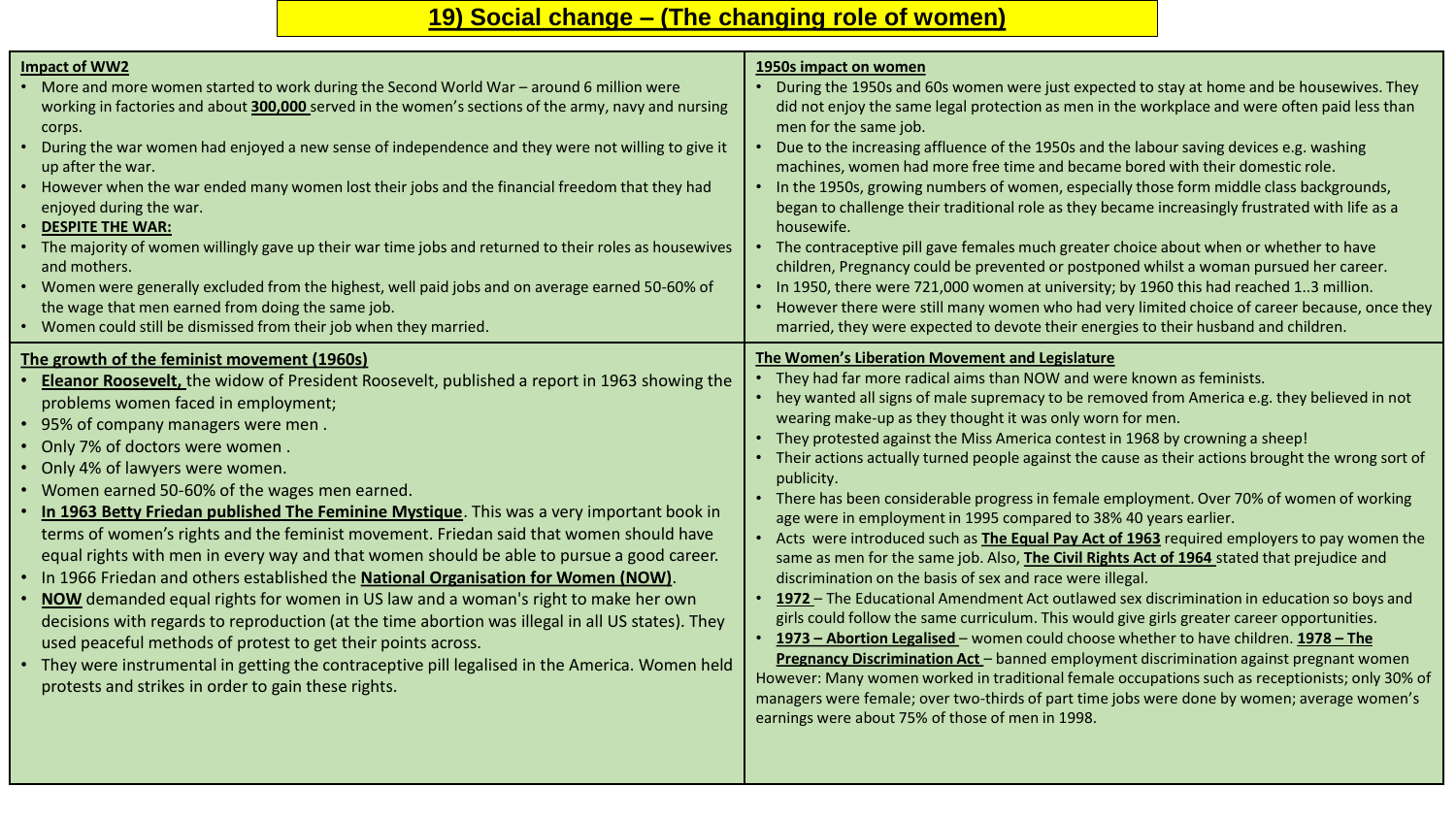# **20) Cold War rivalry – reasons for US involvement in the Cold War**

| <b>Introduction to the Cold War</b><br>. In 1945 the leaders of USA, Britain and the USSR met at two peace conferences, Yalta and Potsdam,<br>to decide the future of Germany and Eastern Europe.<br>• By the end of the second conference at Potsdam, the USA and USSR had become rivals in what<br>become known as the Cold War, which lasted over 40 years.<br>• A hot war is a conflict in which actual fighting takes place.<br>• A cold war is a war waged against an enemy by every means short of actually fighting.                                                                                                                                                                                                                                                                                                                                                                                                                                                                                                                                                                                                                                                                                                                                                                                                                                                                                                                                                                                                        | <b>Fear of communism</b><br>• The USA believed in capitalism and feared the spread of communism. This fear originated with<br>the Bolshevik Revolution in 1917 and the Bolsheviks believed in worldwide revolution to spread<br>communism.<br>• This fear was evident in the Red Scare, the growing fear of communism in the USA in the years<br>after WW2, and McCarthyism, the practice of making accusations of communism led by Senator<br>Joe McCarthy with little or no real evidence, of the late 1940s and 1950s.<br><b>Soviet Expansion in Europe</b><br>Having freed much of Eastern Europe from the Nazis, the Red Army remained in occupation in<br>this area and the Soviet Union established communist governments that were closely controlled<br>from Moscow.<br>• These areas became known as Soviet satellite states and included Poland, Romania, Bulgaria,<br>Czechoslovakia and Hungary.<br>• Truman was convinced that Stalin wanted to expand in to Western Europe.<br>• On the 16 <sup>th</sup> July 1945, the Americans successfully tested an atomic bomb at a desert site in the<br>USA. At the start of the Potsdam Conference, Truman informed Stalin about this. Stalin was<br>furious that he had not been told about this beforehand. (The Conference being held after the<br>test) |
|-------------------------------------------------------------------------------------------------------------------------------------------------------------------------------------------------------------------------------------------------------------------------------------------------------------------------------------------------------------------------------------------------------------------------------------------------------------------------------------------------------------------------------------------------------------------------------------------------------------------------------------------------------------------------------------------------------------------------------------------------------------------------------------------------------------------------------------------------------------------------------------------------------------------------------------------------------------------------------------------------------------------------------------------------------------------------------------------------------------------------------------------------------------------------------------------------------------------------------------------------------------------------------------------------------------------------------------------------------------------------------------------------------------------------------------------------------------------------------------------------------------------------------------|---------------------------------------------------------------------------------------------------------------------------------------------------------------------------------------------------------------------------------------------------------------------------------------------------------------------------------------------------------------------------------------------------------------------------------------------------------------------------------------------------------------------------------------------------------------------------------------------------------------------------------------------------------------------------------------------------------------------------------------------------------------------------------------------------------------------------------------------------------------------------------------------------------------------------------------------------------------------------------------------------------------------------------------------------------------------------------------------------------------------------------------------------------------------------------------------------------------------------------------------------------------------------------------------------------------------|
| Post-war peace conferences: Yalta and Potsdam<br>Yalta Conference - Jan 1945 attended by Stalin, Churchill and Roosevelt. Here it was agreed that<br>Germany would be divided in to 4 zones. However there were differences over how much Germany<br>should pay in reparations and over the future government of Poland.<br>• Potsdam Conference - July/August 1945 - Truman and Stalin had several disagreements. 20 million<br>Russians had died during the war and Stalin wanted massive compensation that would have totally<br>and permanently crippled Germany. Truman refused. Truman also wanted free elections in the<br>countries of Eastern Europe occupied by Soviet troops. Stalin refused to submit to US pressure.<br>Truman was furious and began a 'get tough' policy against the USSR.<br>• At Potsdam it was agreed:<br>• To divide Germany and Berlin as stated at Yalta (4 zones administered by the Allies)<br>• To Demilitarise Germany.<br>• To re-establish democracy in Germany including free elections, a free press and freedom of speech.<br>• Germany had to pay reparations to the Allies in equipment and raw materials. Most of this would go<br>to the USSR, which had suffered the most.<br>• To ban the Nazi Party. Nazis were removed from important positions and leading Nazis were put on<br>trial for war crimes at Nuremberg in 1946.<br>• To participate fully in the United Nations organisation.<br>• That Poland's frontier was to be moved westwards to the rivers Oder and Neisse. | <b>The Long Telegram</b><br><b>George Kennan</b> was the USA's Deputy Chief Mission at the US Embassy in Moscow in<br>1946.<br>• He saw the USSR as aggressive and suspicious and recommended frim action by the USA<br>against what he viewed as Soviet expansion in Eastern Europe.<br>• His telegram, which became known as the Long Telegram, greatly influenced Truman's<br>policies in the Cold War, especially his policy of containment.<br><b>Iron Curtain</b><br>• In March 1946 Winston Churchill, made a speech at Fulton, Missouri, USA which showed<br>how divided Europe had become within less than a year of the end of WW2.<br>• In this very famous speech he suggested that 'From Stettin in the Baltic to Trieste in the<br>Adriatic, an <i>iron</i> curtain has descended across the continent of Europe.                                                                                                                                                                                                                                                                                                                                                                                                                                                                                     |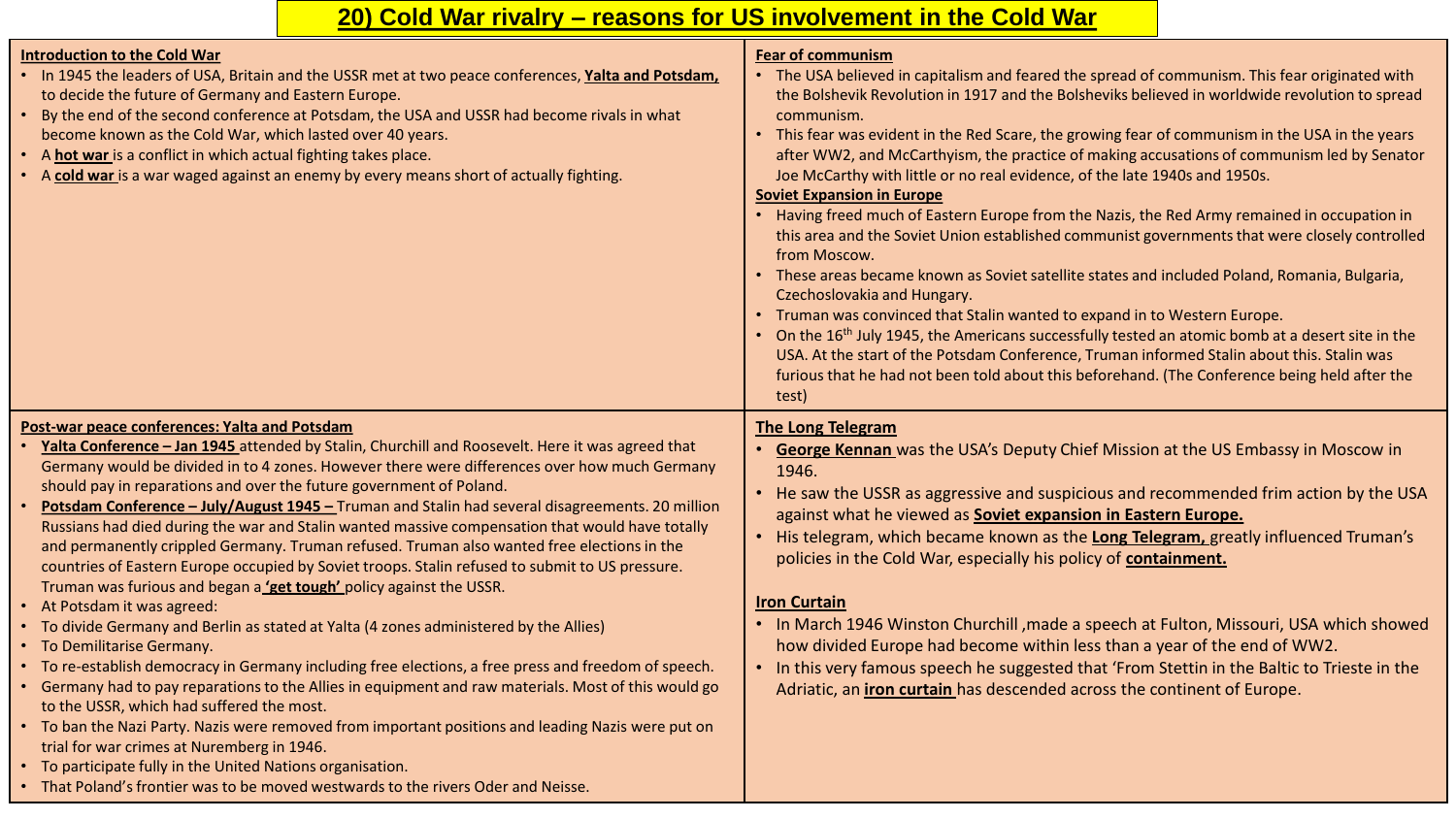# **21) Cold War rivalry – The Truman Doctrine and containment of communism 1945-1949**

| <b>The Truman Doctrine</b><br>• In 1947 Britain, who had been giving financial aid to Greece and Turkey since 1944, told the<br>USA they could no longer afford to continue.<br>• The USA stepped in with the necessary financial aid, fearing these two countries would come<br>under Soviet influence. Truman announced US support in an important speech in March<br>1947.<br>• The speech marked a turning point in US foreign policy. He was committing the USA to a<br>policy of containment that became known as the Truman Doctrine.<br><b>• Consequences of the Truman Doctrine:</b><br>• The Greek government was able to defeat the Communist; the rivalry between the USA and<br>USSR increases; the USA decided to provide economic aid to Europe, known as the Marshall<br>Plan.                                                                                                                                                                                                                                     | The Berlin Crisis 1948-1949<br>• Germany was divided in to 4 sections; including Berlin. The western Allies pushed ahead<br>by encouraging the economic recovery of their zones, especially in providing a much<br>needed currency.<br>• The western zones received large quantities of Marshall Aid. In addition they also set up<br>free elections to establish democracy. This was a sharp contrast to Soviet policies.<br>• Stalin feared that a 'western' currency and democratic ideas would spread to the Soviet<br>zone and undermine control of East Berlin.<br>• When in 1948, the Allies announced plans to create a West German state and a new<br>currency, Stalin accused the West of interfering in the Soviet zone.<br>On the 24 <sup>th</sup> June 1948, Stalin cut off road, rail and canal traffic to Berlin from the western<br>zone of Germany in attempt to starve the Allies out of West Berlin. (Berlin Blockade)<br>• Truman was determined to stand up to the USSR to show he was serious about<br>containment.                                                                                                                                                                                        |
|------------------------------------------------------------------------------------------------------------------------------------------------------------------------------------------------------------------------------------------------------------------------------------------------------------------------------------------------------------------------------------------------------------------------------------------------------------------------------------------------------------------------------------------------------------------------------------------------------------------------------------------------------------------------------------------------------------------------------------------------------------------------------------------------------------------------------------------------------------------------------------------------------------------------------------------------------------------------------------------------------------------------------------|----------------------------------------------------------------------------------------------------------------------------------------------------------------------------------------------------------------------------------------------------------------------------------------------------------------------------------------------------------------------------------------------------------------------------------------------------------------------------------------------------------------------------------------------------------------------------------------------------------------------------------------------------------------------------------------------------------------------------------------------------------------------------------------------------------------------------------------------------------------------------------------------------------------------------------------------------------------------------------------------------------------------------------------------------------------------------------------------------------------------------------------------------------------------------------------------------------------------------------|
| <b>Marshall Plan (Aid 1947)</b><br>Truman described Marshal Aid and Containment as 'two halves of the same nut' - contain<br>$\bullet$<br>communism (Truman Doctrine) and commit money to rebuild Europe, showing the benefits<br>of capitalism (Marshall Aid)<br>• Marshall Aid was an attempt to rebuild Europe after the Second World War. It put the ideas of<br>the Truman Doctrine into effect. In March 1947 President Harry Truman offered grants of<br>American money to all European countries. The plan was named after his secretary of state<br>George C Marshall.<br>• Truman intended that Marshall Aid would be made available to all countries in Europe, but in<br>fact only countries in the west accepted it.<br>• By 1953 the USA had provided US\$17 billion in Marshall Aid.<br><b>Domino Theory</b><br>Containment was based on the Domino Theory, the belief that if one country fell to<br>communism this would trigger the fall of its neighbouring countries. The theory was later<br>applied to Asia. | <b>Events and results of the Berlin crisis</b><br>• The only way in to Berlin was by air, so the Allies decided to airlift supplies from their<br>bases in West Germany. There were anxious moments as the first planes flew over Berlin,<br>but no shots were fired.<br>• The airlift began on 28th June 1948 and lasted for 10 months.<br>• The British codenamed it 'Operation Plainfare.' The planes flew in via air corridors.<br>• The airlift reached its peak on 16-17 April 1949 when 1,398 flights landed nearly 13,000<br>tonnes of supplies in 24 hours.<br>During the airlift West Berliners were supplied with everything from food and clothing; to<br>oil and building materials. However there were great shortages in the city and many<br>decided to leave.<br>During this period there were a total of 275,000 flights with an average of 4000 tonnes<br>of supplies each day.<br><b>Results</b><br>On 12 <sup>th</sup> May 1949 Stalin called off the blockade. He had failed to starve the Allies out of<br>Berlin. The crisis greatly increases East-West rivalry - this led to creation of NATO.<br>• Truman saw the outcome of the crisis as a great victory - his policy of containment had<br>worked. |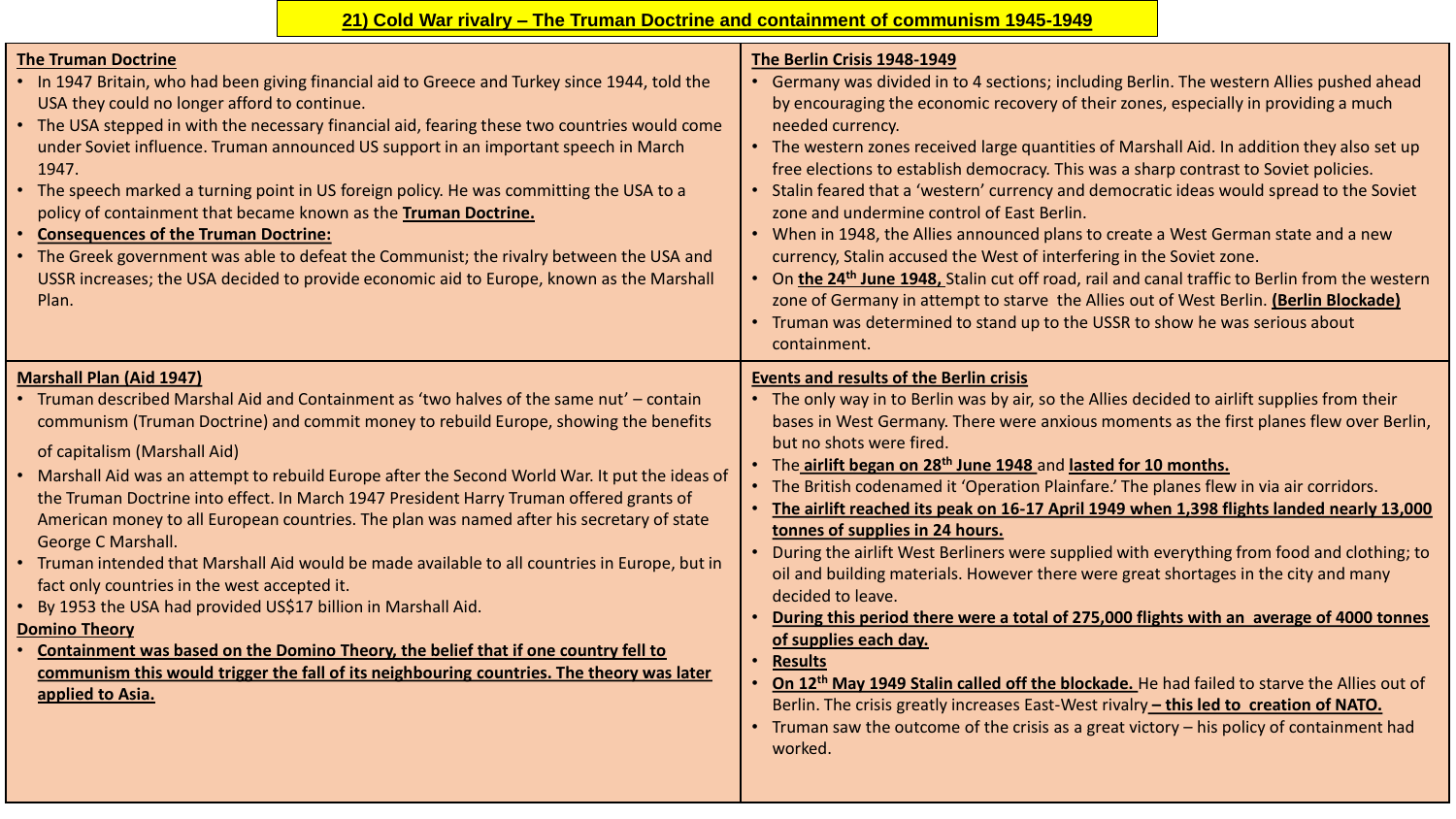# **22) Cold War rivalry – Episodes/Events of the Cold War**

| <b>Creation of NATO</b><br>• The Berlin crisis had confirmed Truman's commitment to containment in Europe and<br>highlighted the Soviet threat to Western Europe.<br>• The Western European states were aware that, even joined together, they were no match for<br>the USSR and needed the formal support of the USA.<br>. In April 1949 the North Atlantic Treaty Organisation was created (NATO).<br>• Although mainly a defensive alliance, its main purpose was to prevent Soviet expansion.<br>• The countries agreed that an armed attack against one or more of them in Europe or North<br>America would be considered an attack against them all.<br>• Stalin saw NATO as an aggressive alliance aimed against the USSR and within six years, in<br>1955, the USSR had set up its own rival organisation known as the Warsaw Pact.<br>• The creation of these two rival groups increased Cold War tension. | The Cuban Missile crisis - causes<br>• The USA backed the military dictatorship of <b>Batista</b> since 1934.<br>However in 1954 the Cuban revolution occurred and Fidel Castro rose to power.<br>Castro ejected all US businesses and investment - in retaliation, the USA refused to buy Cuba's<br>biggest export - sugar.<br>• The USSR offered to buy Cuban sugar. The Soviet leader Khrushchev was keen to extend Soviet<br>influence in the Caribbean and wanted to out do Kennedy.<br>. In April 1961 JFK allowed an invasion of Cuba by exiles who had left Cuba in 1959. This was called<br>the Bay of Pigs invasion. It was a disastrous failure for the USA and strengthened Castro's position<br>in Cuba and brought Cuba even closer to the USSR.<br>• In 1961 Castro announced his conversion to Communism.<br>Khrushchev concerned about US missile bases in Italy and Turkey wanted to establish Soviet<br>bases in Cuba.<br>• On 14 <sup>th</sup> October an <b>American U-2 spy plane</b> took photographs of Cuba which showed that Soviet<br>intermediate-range missile launch sites were being constructed. JFK needed to act fast.                                                                                                                                                                                                                                                                                  |
|---------------------------------------------------------------------------------------------------------------------------------------------------------------------------------------------------------------------------------------------------------------------------------------------------------------------------------------------------------------------------------------------------------------------------------------------------------------------------------------------------------------------------------------------------------------------------------------------------------------------------------------------------------------------------------------------------------------------------------------------------------------------------------------------------------------------------------------------------------------------------------------------------------------------|-------------------------------------------------------------------------------------------------------------------------------------------------------------------------------------------------------------------------------------------------------------------------------------------------------------------------------------------------------------------------------------------------------------------------------------------------------------------------------------------------------------------------------------------------------------------------------------------------------------------------------------------------------------------------------------------------------------------------------------------------------------------------------------------------------------------------------------------------------------------------------------------------------------------------------------------------------------------------------------------------------------------------------------------------------------------------------------------------------------------------------------------------------------------------------------------------------------------------------------------------------------------------------------------------------------------------------------------------------------------------------------------------------------------------------------------|
| The Berlin Crisis, 1961<br>• In the early 1960s Berlin again became a major flashpoint in Cold War relations.<br>In August 1961, Khrushchev, the leader of the USSR, ordered the construction of a wall to<br>separate East Berlin from West Berlin.<br>From January 1961 the number of refugees leaving East Berlin had increased to 20,000 a<br>month $-$ this had to be stopped.<br>• Moreover; Khrushchev thought he could bully the new, inexperienced president of the USA,<br>John F. Kennedy.<br>• From 5pm on 27th October to 11am on 28th October, US and Soviet tanks, fully armed, faced<br>each other in tense stand off.<br>• Then, after 18 hours, the US tanks pulled back.<br>• Kennedy had been forced to back down but was furious with the USSR.                                                                                                                                                | The Cuban Missile crisis - main events and consequences<br>The crisis lasted 13 days in October 1962.<br>• JFK had a number of options that he could have chosen to pursue - some more aggressive than<br>others.<br>Kennedy decided to impose a naval blockade around Cuba to prevent Soviet missiles reaching<br>Cuba.<br>Khrushchev sent a letter to JFK insisting that Soviet ships would force their way through the<br>blockade - Kennedy wrote back asking Khrushchev to withdraw missiles from Cuba. Khrushchev<br>replied and said he would withdraw missiles if the USA promised not to invade Cuba and<br>withdrew its missiles from Turkey.<br>• A US spy plane was shot down over Cuba. Robert Kennedy (JFK's brother) agreed a deal with the<br>USSR. The USA would withdraw missiles from Turkey as long as the deal was kept secret.<br>Khrushchev accepted the deal.<br>• The superpowers had played a dangerous game of <b>brinkmanship</b> (pushing each other to the<br>verge of war)<br>• The superpowers had almost gone to war - to ensure that the two leaders did not have to<br>communicate by letter in the case of a crisis, a telephone hotline link was established between<br>the White House and the Kremlin in Moscow.<br>Further improvements came when the <b>Partial Test Ban Treaty</b> was signed in August 1963 -<br>whereby both powers agreed to stop testing nuclear weapons in the atmosphere. |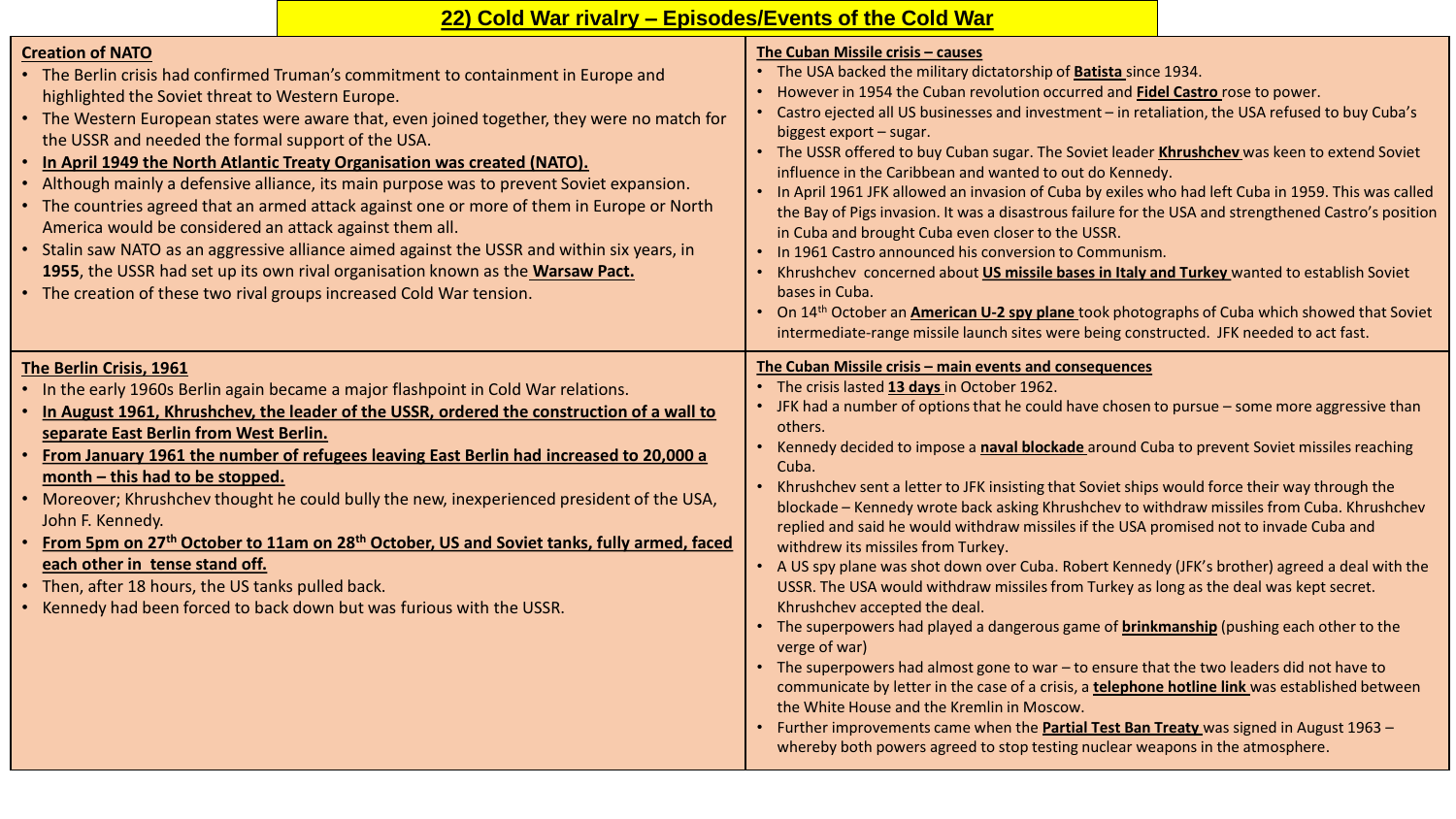### **23) Cold War rivalry – Episodes/Events of the Cold War**

#### **Reasons for US involvement in the Vietnam War** • Vietnam had been a French colony, but the defeat of the French in 1954 resulted in far greater US involvement. • This was part of the US policy of **containment** in order to stop the spread of communism. The fundamental reason was the **Domino Theory**. • The USA was convinced if Vietnam fell to communism it would be followed by its neighbouring states, especially Laos and Cambodia. • In 1963 Diem (the US backed leader) was overthrown. In the south. He was a corrupt and unpopular leader. The **Vietcong** (communist guerrilla fighters) became more popular in the South. • 1963 – Failure of **'Strategic Hamlet Policy**' – JFK tried to reduce communist influence through this policy. It involved moving peasants into fortified villages, guarded by troops. It did not stop the communists and was very unpopular with the peasants. • 1964 – **Gulf of Tonkin incident** – President Johnson wanted more direct military involvement in Vietnam but needed an excuse. **On 2nd August 1964** the **US destroyer Maddox** was fired on by North Vietnamese patrol boats in the **Gulf of Tonkin**. Johnson was able to use these attacks to persuade Congress to support greater US involvement. **US methods of warfare in Vietnam** • **Operation Rolling Thunder** – the US bombing campaign of North Vietnam that lasted 3.5 years (1965-1968). The US hoped to destroy supply routes to the South. • **Chemical warfare –** defoliants such as 'Agent Orange' and 'Napalm' were used. **Agent Orange**  was a highly toxic weedkiller used to destroy the jungle. The Americans used 82 million litres. **Napalm** was a type of bomb that exploded and showered the surrounding victims with a burning petroleum jelly. Napalm sticks to the skin and burns at 800 degrees Celsius. It could burn through skin and flesh to the bone. • **Search and Destroy –** The US commander in Vietnam, Westmoreland, established secure and heavily defended US bases in the south of the country. The US and South Vietnamese (ARVN) forces launched 'search and destroy.' They would descend on a village suspected of assisting the Vietcong forces and destroy it. The troops called these attacks '**Zippo' raids** after the name of the lighters they used to set fire to the thatched houses of the villages.. Inexperienced US troops often walked in to traps and civilian casualties were very high. This, in turn, made the USA and ARVN very unpopular with many South Vietnamese peasants who were then more likely to support the Vietcong. **Reasons for US defeat** • **Fighting for a cause –** The North Vietnamese and Vietcong were fighting for a cause – they refused to surrender. **Effective guerrilla tactics -** the Vietcong fought 'low tech' war using very successful tactics - these methods were suite to jungle terrain. • **Support from USSR and China –** both these countries supported the reunification of Vietnam (North and South together) **Vietcong received support from the South Vietnamese - this made guerrilla tactics far more** effective. • **The tunnels –** the communist forces dug deep tunnels and used them as air raid shelters. These tunnels often acted as death traps for US and ARVN forces. • **US troops** – many were young and inexperienced. This led to a fall in morale with some resorting to drug taking and brutal behaviour such as seen in the My Lai massacre. • **Opposition at home** – televised pictures showing the horrors of war caused this. • Failure of US tactics – The US army failed to develop an effective response to Vietcong guerrilla tactics. • **The Tet Offensive –** on 31st January 1968, the Vietcong launched a massive attack on over 100 cities and towns in South Vietnam during the Tet holiday. This proved an important turning point in the conflict as it showed that the Vietcong could strike at the heart of the American-held territory. This brought a further loss of US military morale and made the war seem unwinnable to the public. **US withdrawal and peace talks** • By 1969 more than 36,000 members of the US military had been killed in the war. • Nixon unveiled a plan to end US involvement in the war – this plan was known as **Vietnamisation** – the idea was that the South Vietnamese soldiers would be trained and equipped to take the place of US troops as they were gradually withdrawn. • The strategy did not work because the South Vietnamese troops were no match for the communist forces. • Peace talks to end the war had begun as early as 1968 but for the next four years there was no real progress as each side haggled over minor issues. • The turning point came with Nixon's visit to China in 1972 after which the Chinese encouraged more cooperation from the government of North Vietnam. • On 23<sup>rd</sup> January 1973, a ceasefire was signed in Paris, followed four days later by a formal peace treaty in which the USA promised to withdraw fully all its troops and the Vietcong was allowed to hold on to all captured areas of South Vietnam. • Within two years the communists had defeated the South Vietnamese armed forces and reunited Vietnam. • The US had failed in its attempts to stop the spread of communism I south-east Asia. Cambodia and Laos also fell to communism, proving the Domino Theory partially true. • The Vietnam War was the first war that the USA had lost and there was an unwillingness to become involved in future conflicts. **Détente** was developed.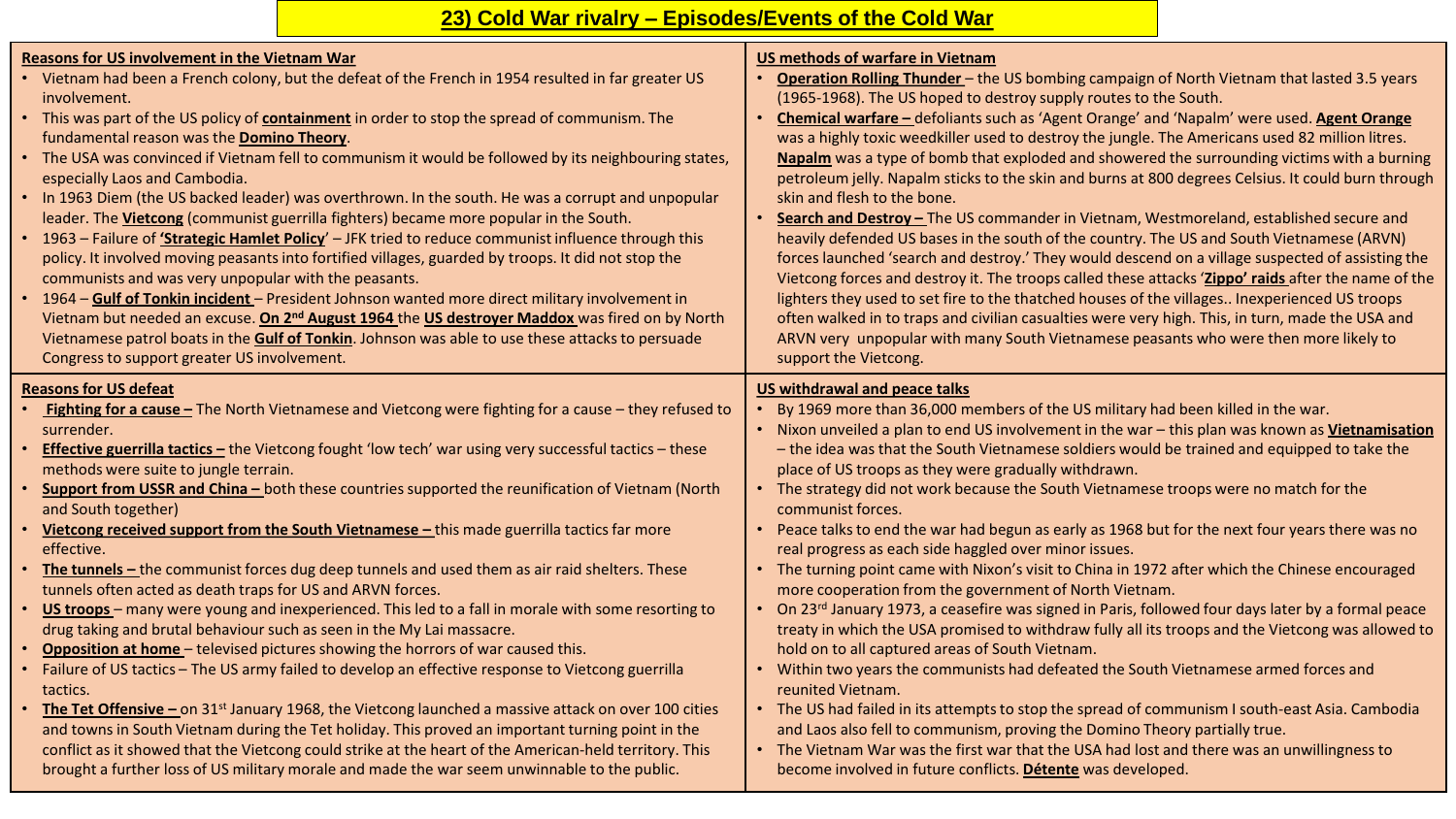# **24) The search for world peace since 1970**

| Reasons for Détente (relaxation in tension)                                                                         | Détente in action                                                                                                                                                                          |
|---------------------------------------------------------------------------------------------------------------------|--------------------------------------------------------------------------------------------------------------------------------------------------------------------------------------------|
| The threat of nuclear war during the <b>Cuban Missile Crisis</b> had a significant effect upon the relationship     | . The most significant features of detente were the <b>SALT agreements</b> and the <b>Helsinki</b>                                                                                         |
| between the super powers.                                                                                           | <b>Agreements.</b>                                                                                                                                                                         |
| Both USA and USSR were keen on <b>arms limitation talks</b> as a means of reducing their ever-increasing            | <b>SALT stands for Strategic Arms Limitation Treaty. There were two such treaties (SALT I and</b>                                                                                          |
| defence spending.                                                                                                   | SALT II)                                                                                                                                                                                   |
| • USA involvement in Vietnam had not gone well. After Nixon became president it was hoped that if the               | <b>SALT I</b> - this agreement imposed limits on the nuclear capability of the USA and USSR. The two                                                                                       |
| USA improved trade and technology links and made an offer of arms reduction, then Brezhnev, the                     | superpowers also agreed that there would be no further production of strategic ballistic missiles                                                                                          |
| Soviet leader, might persuade his North Vietnamese ally to negotiate an end to the Vietnam War. This                | (short range, lightweight missiles) Both powers also agreed that submarines carrying nuclear                                                                                               |
| idea by Nixon was called 'linkage.'                                                                                 | weapons would only be introduced when existing stocks of intercontinental ballistic missiles                                                                                               |
| . Nixon visited Moscow in 1972 and made it clear that he did not see Vietnam as an obstacle to                      | (ICBM) became outdated.                                                                                                                                                                    |
| détente.                                                                                                            | <b>SALT I</b> was significant because it was the first agreement between the superpowers that                                                                                              |
| . Nixon had visited China three months earlier and the Soviet leader (Brezhnev) did not want to see a               | successfully limited the number of nuclear weapons they held.                                                                                                                              |
| Chinese-US alliance develop. The Soviet leader was eager to gain access to US technology and further                | SALT II - Final agreements were reached in June 1979. The terms were: a limit of 2,400 strategic                                                                                           |
| grain sales.                                                                                                        | nuclear delivery vehicles for each side; a 1,320 limit on multiple independently targetable re-                                                                                            |
| • The Soviet invasion of Czechoslovakia in 1968 gave rise to the Brezhnev Doctrine, This declared that              | entry vehicle systems for each side; a ban on the construction of new land based intercontinental                                                                                          |
| all member countries had to remain part of the Warsaw Pact. In other words, the USSR would put                      | ballistic missiles (ICBM) launchers.                                                                                                                                                       |
| down any attempt to suppress communist control. This alarmed the USA and showed the need for                        | <b>SALT II</b> was significant because the US Senate refused to ratify the SALT II agreements following                                                                                    |
| dialogue between the two superpowers.                                                                               | the Soviet invasion of Afghanistan, December 1979.                                                                                                                                         |
| <b>Soviet invasion of Afghanistan</b>                                                                               | Other episodes of Détente (Helsinki Agreements and changing relations with China)                                                                                                          |
| On 27 <sup>th</sup> April 1978, the <b>People's Democratic Party of Afghanistan (PDPA</b> ), a communist party,     | Helsinki Agreements 1975 - In July 1974 Nixon visited Moscow. After the meeting the two                                                                                                    |
|                                                                                                                     |                                                                                                                                                                                            |
| overthrew the government of Afghanistan. During its first 18 months of rule the PDPA imposed a                      | leaders agreed to develop broad, mutually beneficial cooperation in commercial, economic,                                                                                                  |
| communist style reform programme. In addition, thousands of members of the traditional elite - the                  | scientific, technical and cultural fields.                                                                                                                                                 |
| Muslim religious establishment and intellectuals were imprisoned, tortured and murdered.                            | The USA and the USSR, along with 33 other nations made declarations about three distinct                                                                                                   |
| Therefore thousands of Afghan Muslims joined the Mujahideen - a guerrilla movement which                            | international issues called 'baskets.' These are the 'baskets' - security, human rights and                                                                                                |
| proclaimed to be on a holy mission for Allah. They wanted to overthrow the communist government.                    | cooperation.                                                                                                                                                                               |
| The Mujahideen declared a jihad $-$ a holy war $-$ on the supporters of this communist government.                  | China - Relations between China and the USSR had worsened in the later 1960s, especially after                                                                                             |
| Brezhnev was concerned about the growing power and spread of Islamic fundamentalism and wanted                      | the Chinese criticised the Soviet invasion of Czechoslovakia. Nixon saw an opportunity to exploit                                                                                          |
| to show the 30 million Muslims in the USSR that there would be no changes to the way the USSR was                   | this split between the two leading communist nations.                                                                                                                                      |
| run.                                                                                                                | Ping pong diplomacy - This began at the World Table Tennis Championship held in Japan on 6 <sup>th</sup>                                                                                   |
| • The USSR saw <b>fundamentalism</b> as a great threat to the Soviet system. Between 25 <sup>th</sup> December 1979 | April 1971. The Chinese ping-pong team formally invited the US team to play in their country on                                                                                            |
| and 1st January 1980, more than 50,000 Soviet troops were sent to Afghanistan to restore order and                  | an all-expenses paid trip. When American player missed his team's bus after practice, he was                                                                                               |
| protect the PDPA from the mujahideen.                                                                               | offered a ride by a Chinese player. This friendly display of good will was well publicised and later                                                                                       |
| • The invasion changed the Cold War and relations between the superpowers.                                          | that day the American team was formally invited to China.                                                                                                                                  |
|                                                                                                                     | They were among the first group of US citizens permitted to visit China since 1949.                                                                                                        |
|                                                                                                                     | On 14 <sup>th</sup> April 1971, the US government lifted a <b>trade embargo</b> with China that had lasted over 20                                                                         |
|                                                                                                                     | years. In Feb 1972, Nixon would become the first resident to visit China. Ping Pong Diplomacy also<br>triggered the restoration of China's legitimate rights in the <b>United Nations.</b> |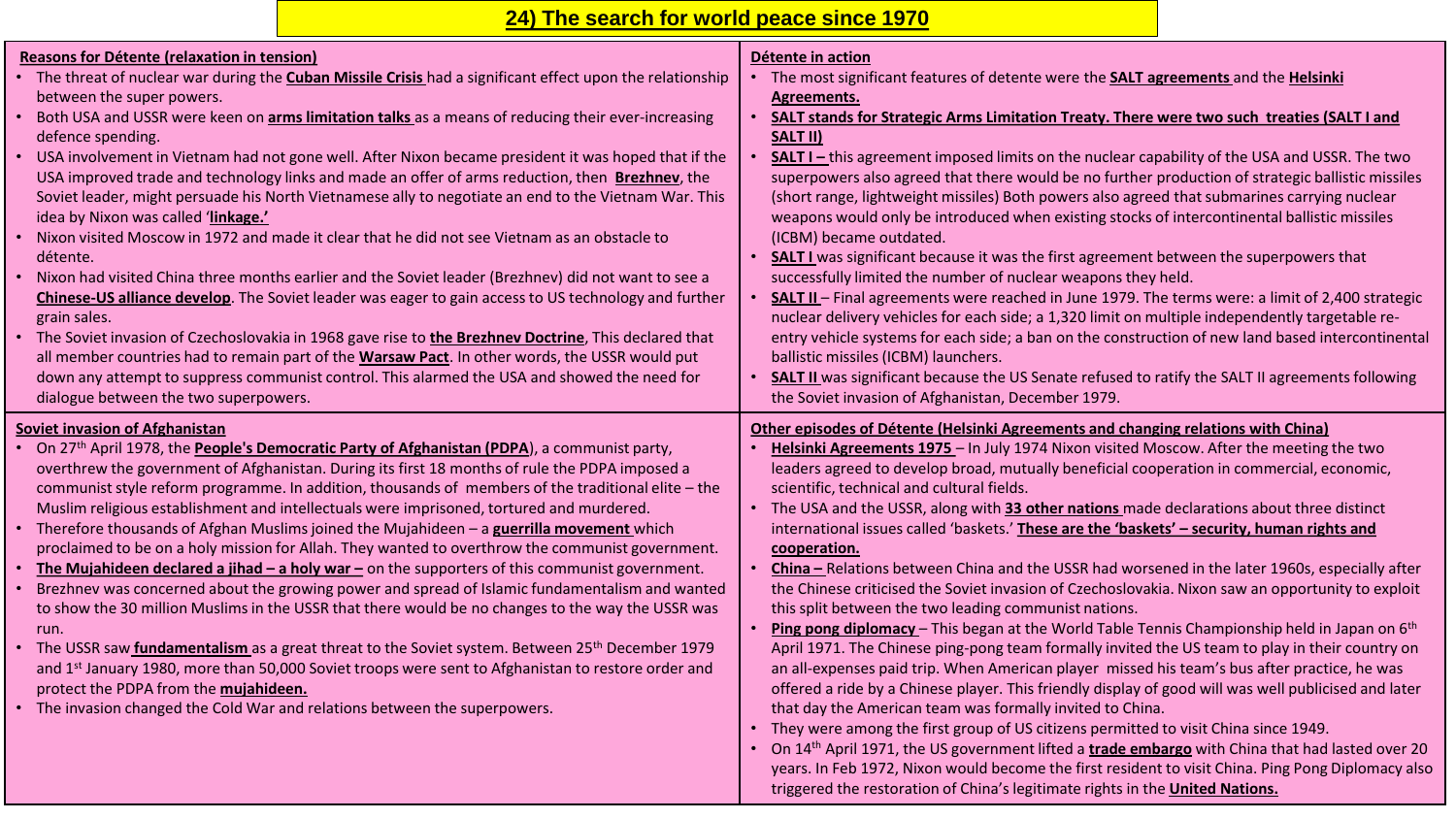| 25) The search for world peace since 1970 – the 'second' Cold War                                                                                                                                                                                                                                                                                                                                                                                                                                                                                                                                                                                                                                                                                                                                                                                                                                                                                                                                                                                                                                                                                                                                                                                                                                                                                                                                                                                                                                                                                                               |                                                                                                                                                                                                                                                                                                                                                                                                                                                                                                                                                                                                                                                                                                                                                                                                                                                                                                                                                                                                                                                                                                                                                                                                                                                                                                                                                                                                                                                                                                                                                                                                                                                                                                                                                                                                                       |  |
|---------------------------------------------------------------------------------------------------------------------------------------------------------------------------------------------------------------------------------------------------------------------------------------------------------------------------------------------------------------------------------------------------------------------------------------------------------------------------------------------------------------------------------------------------------------------------------------------------------------------------------------------------------------------------------------------------------------------------------------------------------------------------------------------------------------------------------------------------------------------------------------------------------------------------------------------------------------------------------------------------------------------------------------------------------------------------------------------------------------------------------------------------------------------------------------------------------------------------------------------------------------------------------------------------------------------------------------------------------------------------------------------------------------------------------------------------------------------------------------------------------------------------------------------------------------------------------|-----------------------------------------------------------------------------------------------------------------------------------------------------------------------------------------------------------------------------------------------------------------------------------------------------------------------------------------------------------------------------------------------------------------------------------------------------------------------------------------------------------------------------------------------------------------------------------------------------------------------------------------------------------------------------------------------------------------------------------------------------------------------------------------------------------------------------------------------------------------------------------------------------------------------------------------------------------------------------------------------------------------------------------------------------------------------------------------------------------------------------------------------------------------------------------------------------------------------------------------------------------------------------------------------------------------------------------------------------------------------------------------------------------------------------------------------------------------------------------------------------------------------------------------------------------------------------------------------------------------------------------------------------------------------------------------------------------------------------------------------------------------------------------------------------------------------|--|
| The reaction of President Carter to the Soviet invasion of Afghanistan<br>The USA saw that a Soviet occupied Afghanistan would threaten India and Pakistan and would be a<br>$\bullet$<br>stepping stone to possible Soviet control of much of the West's oil supplies.<br>• President Carter adopted a firm approach with the USSR over the invasion. Carter believed by<br>taking a firm approach with the USSR that relations between the USA and China would improve as<br>they also opposed the invasion.<br>• The <b>Carter Doctrine</b> stated that the USA would use military force if necessary too defend its<br>national interests in the Persian Gulf region. It also promised US military aid to all the countries<br>bordering Afghanistan.<br>• The tough line was continued when Carter asked the Senate to delay passing the SALT II treaty.<br>The USA cancelled all shipments of grain to the USSR and US companies were forbidden to sell high<br>tech goods there.<br>• Carter pressured the United States Olympic Committee to boycott the 1980 Moscow Olympics.<br>Sixty one other countries followed Carter's example.                                                                                                                                                                                                                                                                                                                                                                                                                                  | Reagan and the 'Second Cold War'<br>Reagan, more so than Carter, wanted to take a far tougher line with the USSR than Carter.<br>• He made it clear that he had no interest in détente.<br>• Regan called the USSR an 'evil empire' in the British House of Commons in 1982.<br>• Reagan was determined to win the Cold War and believed that the USSR could be forced<br>to disarm by his new initiative (Strategic Defence Initiative) (see knowledge sheet number<br>13 for more information about the SDI)<br>The SDI proved a turning point in the arms race. Soviet leaders knew that they could not<br>compete with Reagan's 'Star Wars' plan. The USSR were behind the USA in space and<br>computer technology.                                                                                                                                                                                                                                                                                                                                                                                                                                                                                                                                                                                                                                                                                                                                                                                                                                                                                                                                                                                                                                                                                               |  |
| <b>Gorbachev's new policies</b><br>Gorbachev recognised that communism in the USSR faced many problems. For example, the<br>economy was mot nearly as efficient as the American economy.<br>• Gorbachev introduced three important strategies which greatly changed relationships with the<br>west and more especially, the USA.<br>Gorbachev initiated reforms in the Communist Party and Soviet system in the USSR. These included<br>Perestroika (restructuring) which meant economic reforms were designed to make the Soviet<br>economy more efficient. Glasnost (openness) was also introduced - this relaxed censorship.<br>He ended the arms race with the USA and signed various arms reduction agreements.<br>Gorbachev stopped Soviet interference in eastern European satellite states such as Poland and<br>Czechoslovakia.<br>At first Regan reacted in a negative way towards Gorbachev's reforms. However, eventually<br>Regan supported the reforms but refused to 'reward' Gorbachev with economic concessions.<br>Glasnost proved to be fatal for Gorbachev - the more freedom that people gained, the more they<br>wanted and the more they began to criticise Gorbachev - making it more difficult to maintain the<br>Communist Party's grip on power.<br>• The USSR economy had been damaged by the arms race, the space race, the war in Afghanistan<br>and above all else, by a system which did not encourage incentive.<br>• Perestroika did bring in some considerable changes, however these were not fast enough to satisfy<br>many Soviet people. | The end of the arms race<br>A summit meeting between Gorbachev and Reagan was held in Geneva over 2 days in November<br>1985. Though nothing was decided, the Geneva Accord was set out which committed the two<br>countries to speed up arms talks.<br>Intermediate Nuclear Forces Treaty, 1987 - A third summit in Washington in December 1987 was<br>$\bullet$<br>more successful than the second summit meeting at Reykjavik in 1986. At Washington the signing<br>of the Intermediate Nuclear Forces (INF) Treaty was signed. This treaty eliminated nuclear and<br>conventional ground launched ballistic and cruise missiles with ranges of 500-5,500km.<br>By the treaty's deadline, 1 June 1991, a total of 2692 such weapons had been destroyed; 846 by<br>the USA and 1846 by the USSR.<br>The INF Treaty was important because it was the first treaty to reduce the number of nuclear<br>missiles that the superpowers possessed. It therefore went much further than SALT I, which simply<br>limited the growth of Soviet and American stockpiles.<br>Moscow summit - Held in May 1988 - this was the final meeting. At this summit there were more<br>arms control talks. This led to the Conventional Forces in Europe (CFE) Treaty, which was signed by<br>NATO and Warsaw Pact representatives in November 1990. The agreement reduced the number<br>of tanks, missiles and aircraft held.<br>• George Bush Sr and Gorbachev were able to announce that the Cold War was over in a summit in<br><b>Malta, 1989.</b><br>At the Washington summit of 31 <sup>st</sup> May - 3 <sup>rd</sup> June 1990, Bush and Gorbachev discussed Strategic<br>Arms Limitation (START) and finally signed the Treaty for the Reduction and Limitation of Strategic<br>Arms (START I) on 31 <sup>st</sup> July 1991. |  |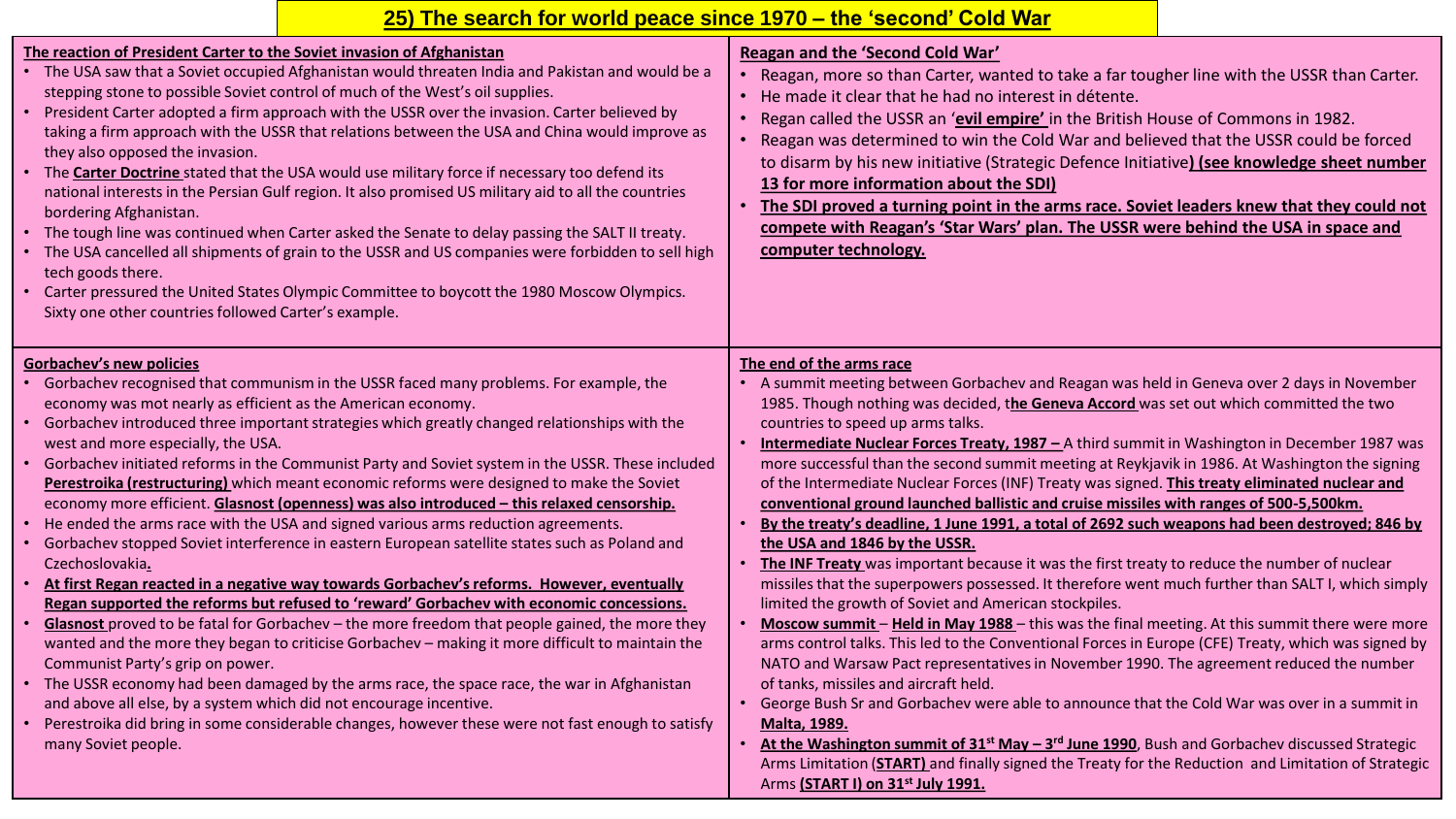### **26) The search for world peace since 1970 – the fall of Communism**

#### **Changes in Eastern Europe**

- In December 1988, Gorbachev withdrew Soviet troops from Eastern European bases to save money.
- In the following year he announced what became known as the Sinatra Doctrine that members of the Warsaw Pact could make changes to their countries without expecting outside interference.
- He hoped to strengthen communism in Eastern Europe but all he did was weaken it.
- Once reform has started in these countries, he was unable to contain it.

### **The fall of the Berlin Wall and the collapse of the USSR**

- This event has come to symbolise the end of the Cold War. On the 9<sup>th</sup> November the East German government announced the opening of the border crossings in to West Germany.
- The people began to dismantle the Wall. Within a few days, over 1 million people had seized the chance to see relatives and experience life in West Germany.
- West and East Germany were formally reunited in October 1990.
- The new Germany joined **NATO and in 1991 the Warsaw Pact was dissolved.**
- Many nationalities and ethnic groups saw how satellite states had been able to break away form Moscow. **In 1990 the Baltic States of Estonia, Latvia and Lithuania** declared themselves independent, which was accepted by Moscow in 1991.
- Gorbachev found that he was opposed by most sections of Soviet society.
- In August 1991, there was an attempted coup d'état which was defeated by Bris Yeltsin who was President of the Russian Socialist Republic. Gorbachev was restored as General Secretary but he had lost his authority. Gorbachev resigned in December 1991 and the USSR split in to several independent states. Now there was only one superpower left (USA)

#### **Changes in Eastern Europe (continued)**

- **East Germany – October 1989**  Gorbachev tells East Germany that Soviet troops will not put down East German demonstrations**; 23rd October 1989 –** 300,000 people protest in Leipzig**; 4th November, 1989 –** One million people protest in East Berlin; **9 th November 1989** – Berlin Wall is opened**; 1991** – Germany reunified into one country.
- **Poland – 1988**  Strikes throughout the country and by **1989** Free trade union Solidarity wins elections. Mazowiecki becomes first non-communist Prime Minister of Eastern Europe.
- **Czechoslovakia – 17th November 1989**  huge demonstrations against communism begin; 24th **November 1989 –** Communist government resigns; **9 th December 1989** – Havel becomes first noncommunist president of Czechoslovakia since 1948; **1990 –** Democratic elections won by Civic Forum – an alliance of anti-communist groups.
- **Hungary – 1988-** Gorbachev accepts that Hungary can become a multi-party state; **1990**  Democratic elections won by Democratic Forum, an alliance of anti-communist groups.
- **Romania – 16th December 1989**  Secret police fire on demonstrators in Timisoara; **21st December 1989** – Huge crowd in Bucharest boos President Ceausescu, who flees but is captured later; **22-24th December 1989** – Army joins rebellion and fights the secret police. Hundreds are killed; **25th December 1989** – Ceausescu and his wife are shot by firing squad; **1990 –** Democratic elections won by National Salvation Front, containing many ex-communists.
- **Bulgaria – 1990**  Democratic elections won by renamed Communist Party.